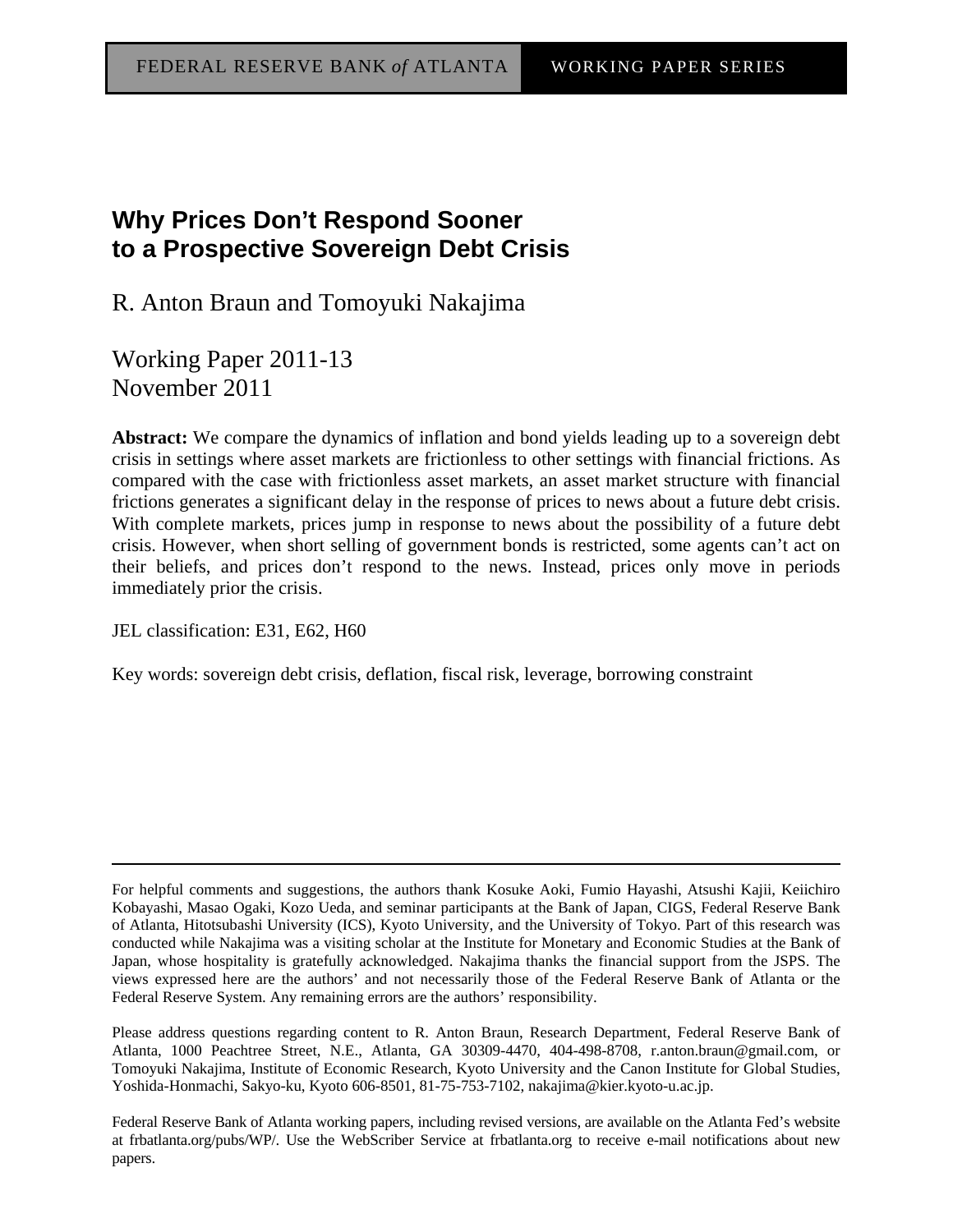### 1 Introduction

Recently, many developed countries have faced serious government debt problems in the midst of severe and persistent economic contractions. It is a politically difficult task for a government to increase taxes or lower purchases and engineer a fiscal consolidation. For a government that fails to generate a fiscal consolidation the alternative is default. Default can arise in one of two ways. One way is to suspend payments on its debt. Most sovereign debt is nominally denominated. This opens the door to a second form of implicit default. High inflation reduces the real value of outstanding government debt. We refer to either of these forms of default as a sovereign debt crisis.

How does news about the possibility of a future debt crisis affect prices today? Under the assumptions of rational expectations and complete markets, prices will respond instantly to the news. This result is at odds with what we see in some major economies. In Japan the gross debt-GDP ratio has risen from 60 percent to over 200 percent and yet the yield curve is flat and the price level is falling. In the United States government debt has also risen sharply and yet bond yields are low and inflation is muted.

The fact that prices have not responded is comforting to policy makers. On the one hand, sharp increases in yields and/or inflation can be a powerful impetus for the fiscal authority to get its house in order. On the other hand, if prices don't respond, there is a tendency for policy makers to perceive that the problem is not severe and to kick the can down the road.

The fact that prices are not responding today does not mean that there is not a significant risk of a future default. The objective of this paper is to use a model to make this point explicit. We show that the asset market structure plays a crucial role in determining how prices respond to an increase in the risk of a debt crisis. If markets are complete prices respond sharply and immediately to news about a prospective debt crisis. However, the response of prices can be delayed when financial frictions are modeled. News about the prospect of a future crisis has no impact on current prices. Instead prices increase sharply only shortly before the crisis event.

We consider two models: one where default is implicit and another where default is explicit. The particular model of implicit default we consider is a variant of the fiscal theory of the price level (FTPL) studied, for instance, by Leeper (1991), Sims (1994), Woodford (1995), Cochrane (2001), and Bassetto (2002), among others. Following the convention of this literature, we suppose that the government sets a sequence of real tax revenue as well as a sequence of nominal interest rates. In equilibrium the price level adjusts to satisfy the government's flow budget constraint in every period. For simplicity, we consider a finite horizon model in which the government collects taxes only in the last period. The amount of taxes collected in the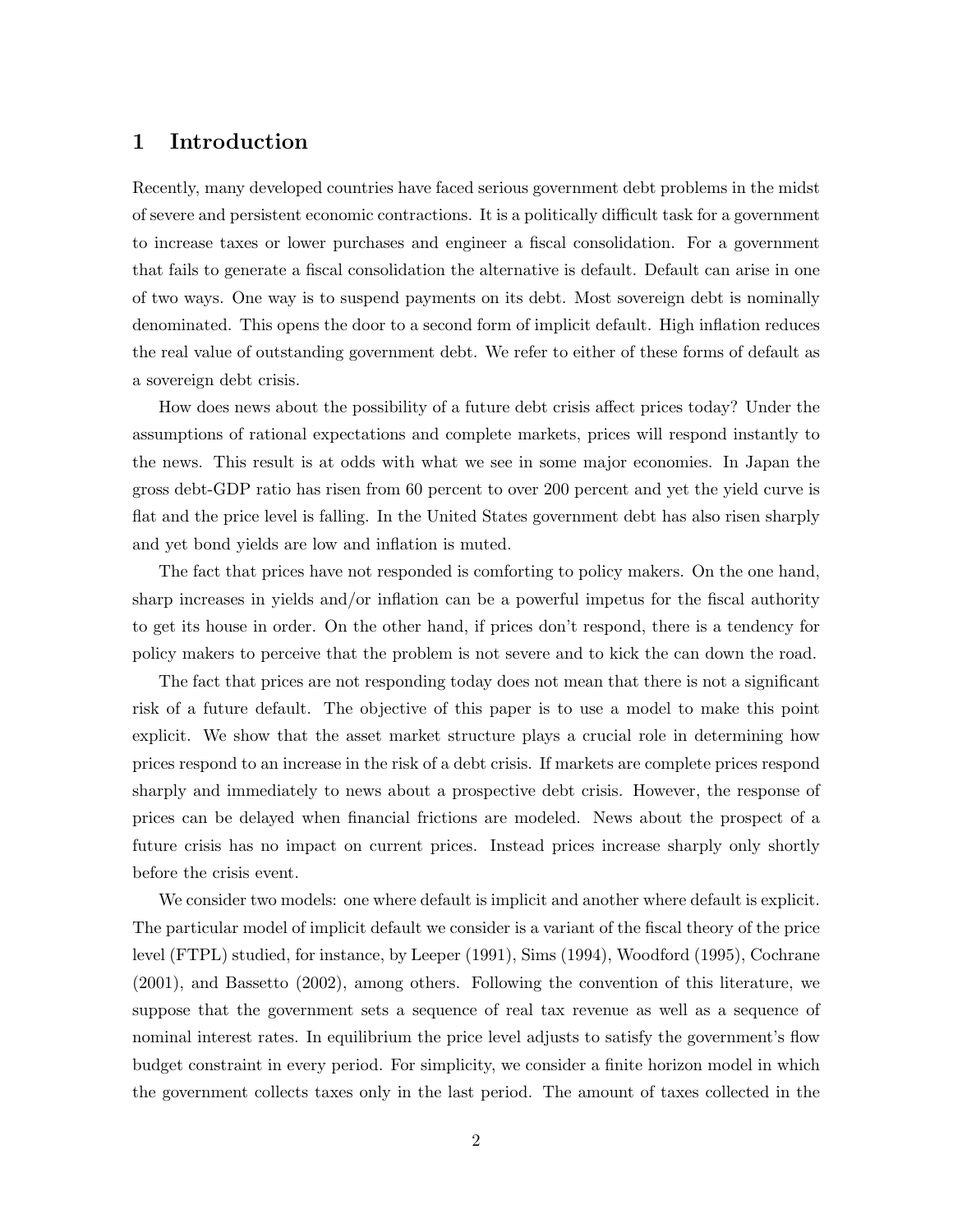last period are either high,  $T_H$ , or low,  $T_L$ . The equilibrium price level in the last period is higher when the taxes collected in that period are smaller. We choose  $T_L$  be so small that the equilibrium inflation rate is very large when the  $T_L$  event occurs and refer to this outcome as a sovereign debt crisis.

Our model of beliefs and market structure builds on previous research by Geanakoplos (2003, 2010). Individuals have different beliefs about the probability of a debt crisis. When a debt crisis occurs, the inflation rate rises and, as a result, the ex-post real rate of return on government bonds falls. Thus, individuals who believe that the probability of a fiscal crisis is low are relatively optimistic about the rate of return on government bonds.

We examine the dynamics of the inflation rate under two asset market structures. The first structure is frictionless asset markets. Agents trade a complete set of contingent claims. In the second market structure contingent claims are not traded. Agents can borrow to purchase government debt, but short selling of government debt is ruled out. In the complete markets specification both optimistic and pessimistic agents can freely bet on their beliefs. Relatively optimistic agents buy the Arrow security which pays off in a state without a crisis and sell the Arrow security which pays off in a state with a crisis. Relatively pessimistic agents make the opposite trades.

In the second asset market structure, however, there is asymmetry between optimistic and pessimistic agents. On the one hand, optimistic agents borrow as much as possible to purchase government bonds. This transaction is similar to purchasing the Arrow security that pays off in the no crisis event. On the other hand, since government bonds cannot be short sold by assumption, there is no transaction that allows one to mimic the purchase of an Arrow security that pays off if there is a crisis. Pessimistic agents are not able to bet on their beliefs and lend to optimistic individuals instead.

The two asset market structures have very different implications for the dynamics of the inflation rate. If asset markets are frictionless news about the possibility of a future debt crisis gets immediately reflected in the price level and the inflation rate jumps up in the initial period. In subsequent periods the inflation rate remains high along the path leading to the debt crisis. In other words, there is a kind of inflation smoothing when asset markets are frictionless.

In our setup with financial frictions the reaction of the initial price level to news about the possibility of a future debt crisis is very small. In fact, in some of our examples the price response is indistinguishable from zero. Instead the inflation rate only increases in states that occur immediately prior to the crisis event. A final distinction is that the response of the inflation rate in the crisis state is much larger when there are financial frictions.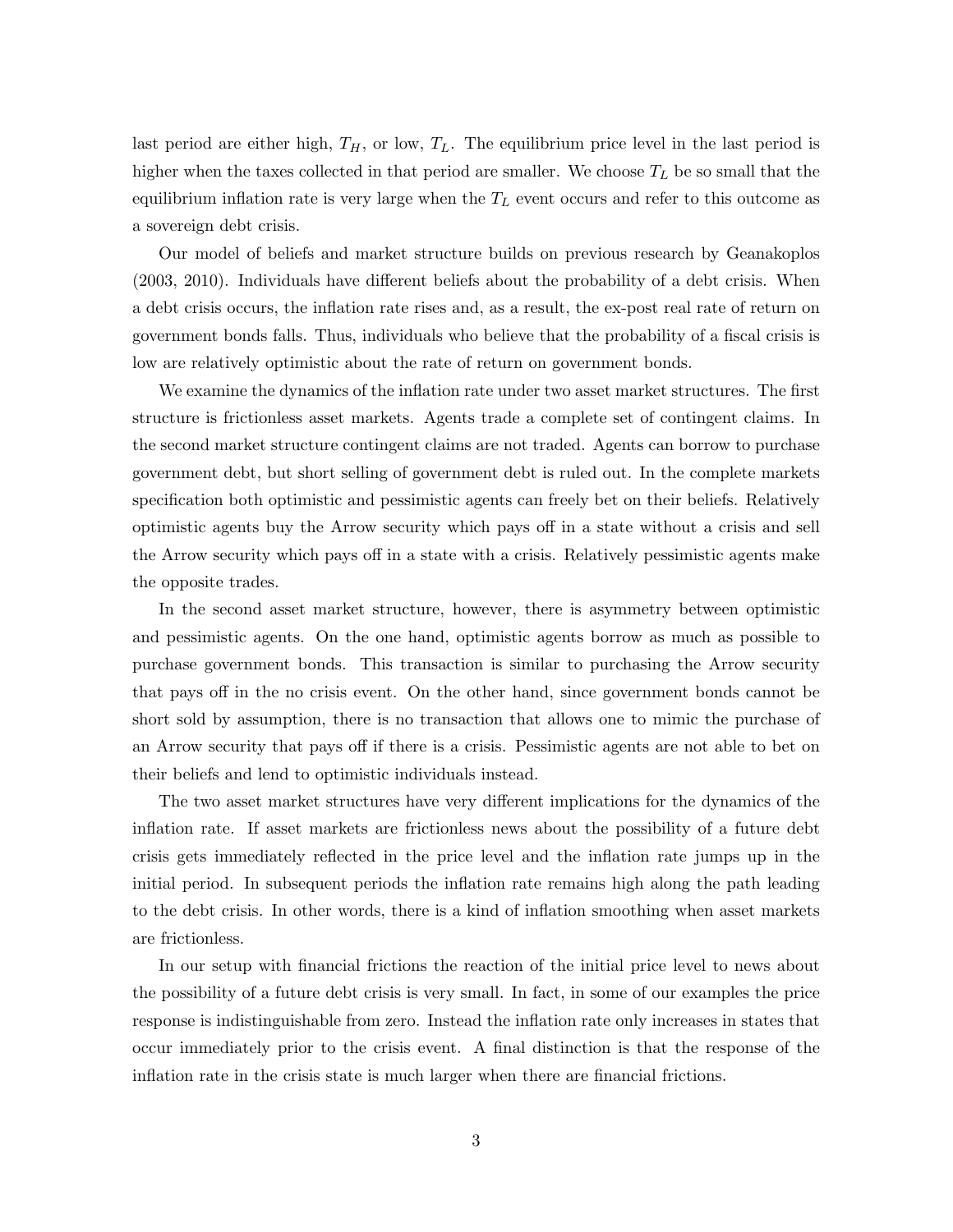The intuition for this result is simple. When asset markets are frictionless both optimistic and pessimistic agents can bet on their beliefs. In the presence of financial frictions, however, only optimistic individuals can do so. This results in a higher real price of government bonds and a lower inflation rate.

We also consider a setup with long-term debt and an exogenous price level. This is meant to capture the situation for a country such as Greece that is a member of a currency union. The results are very similar. In the complete markets specification with no financial frictions the yield on long-term debt jumps immediately in response to news about a future default. In the leverage specification, in contrast, the response of the yield curve to the same news is about zero. The yield on long-term debt does eventually rise but only immediately before the crisis event.

### 2 Motivation for the model

One of the most important implications of forward looking behavior is that news about future events influences actions and the price system today. In the context of our model, news that the risk of a debt crisis has gone up should result in price increases today. In Section 3 we will demonstrate this point with a formal model. Before discussing the model we first provide some empirical evidence that suggests that price responses to news is delayed.

A variety of papers have provided evidence that sovereign debt crises are predictable. Rheinhart and Rogoff (2010) find that the probability of a future sovereign debt crisis increases for countries that experience banking crises and large increases in government and external debt. Nieto Parra (2008) finds that investment banks demand higher underwriting fees as much as three years in advance of sovereign debt crises.

Bond yields, however, do not appear to respond contemporaneously. For intance, in Nieto Parra's (2008) sample of 29 emerging countries running from 1993 to 2006, bond risk premia for crisis countries are somewhat elevated but stable in the 5 year period leading up to the crisis and don't respond to higher underwriting fees.

Inflation also does not appear to react contemporaneously to higher public deficits. Bassetto and Butters (2010) report empirical evidence on the contemporaneous correlation of public deficits with inflation using a sample of OECD countries that extends from 1970- 2009.<sup>1</sup>. They find no evidence that high public deficits are associated with higher inflation rates using their "corrected" measure of the deficit.<sup>2</sup>

<sup>&</sup>lt;sup>1</sup>Their sample excludes some countries that experienced crises such as Mexico and Turkey.

<sup>&</sup>lt;sup>2</sup>They adjust the standard definition of the deficit to recognize savings that accure to the government when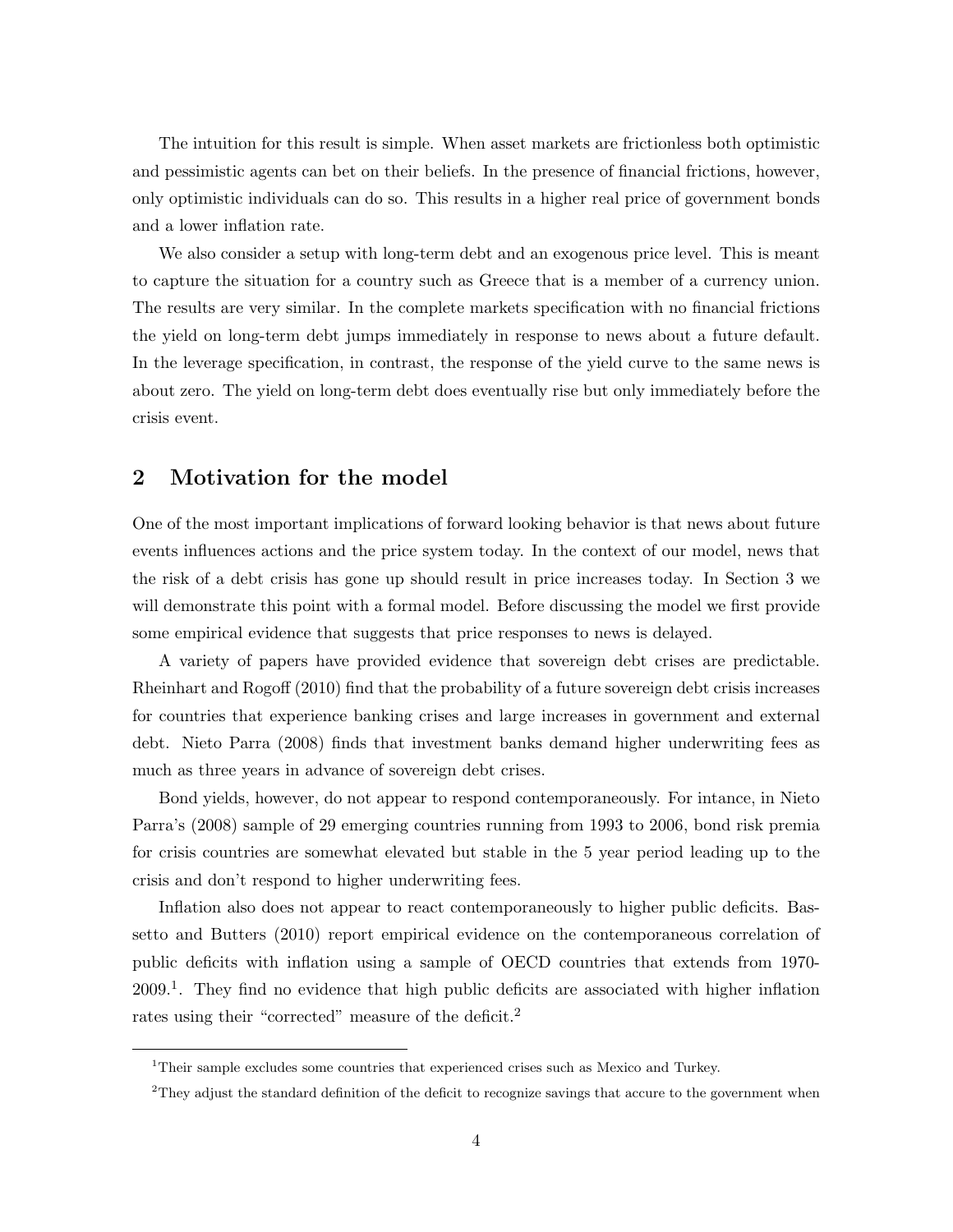Figure 1 reports debt-GDP ratios, the inflation rate, and short and long-term interest rates for 3 sets of country pairs. Korea is plotted with Japan, Canada is plotted with the U.S. and Germany is plotted with Greece.<sup>3</sup> The reason for these choices of parings can be seen by comparing the evolution of the debt-GDP ratio in each country paring. Japan has seen the debt-GDP ratio rise from 50 percent in 1988 to over 180 percent in 2009. This debt-GDP is very high relative to other advanced economies. In Korea, in contrast, the debt-GDP ratio is very low. It gradually rises during the sample from a low of 13 percent in 1988 but is less than 32 percent in 2010. Recent research by Imrohoroglu and Sudou (2010) and Braun and Joines (2011) suggests that the current trajectory of government debt in Japan is unsustainable. If one accepts this view then there are four distinct ways that a fiscal consolidation could occur: higher real growth, a fiscal consolidation produced by higher taxes and/or lower government spending, higher inflation that devalues the real value of outstanding government liabilities or a payments suspension. What is surprising about Japan is that in spite of a near tripling in the debt-GDP ratio, there is no evidence of an uptick in either inflationary pressure or the yield curve. Yields on long-term bonds are falling throughout that sample and the economy has seen the inflation rate fall as the debt-GDP ratio increased and now finds itself in a situation with deflation. Observe also that both long-term bond yields and the inflation rate are lower in Japan than Korea, a country with a much stronger fiscal situation.

A similar picture emerges if we compare the U.S. with Canada. Between 2007 and 2010 the U.S. has seen the debt-GDP ratio increase from 36 percent to 61 percent. Canada also experiences an increase. The debt-GDP ratio rises from 25 percent in 2007 to 36 percent in 2009 but then stabilizes at about that level in 2010. One might expect that the large increase in U.S. indebtedness in conjunction with difficulties in legislating either higher taxes or lower government expenditures would lead agents to assign a higher probability to either an explicit payment suspension or higher inflation in the U.S as compared to Canada. However, as the plots in Figure 1 reveal, the evolution of inflation and long-term bond yields in the U.S. in Canada are virtually identical.

If markets assign very low or even zero probability to either explicit default or implicit default via inflation in the U.S. and Japan prices may not respond. It is thus also useful to consider an industrialized country which has experienced a debt crisis.

Consider the plots of Germany and Greece. Inflation rates are low in both countries after they switch to the Euro and remain low through the end of 2010. Galati, Heemeijer and

debt is nominally denominated and there is inflation.

<sup>&</sup>lt;sup>3</sup>Our basic source for this data is OECD. In some cases this data has been supplemented with data from the IMF, the Bank of Japan and Bank of Greece. More details on our data sources can be found in the Appendix.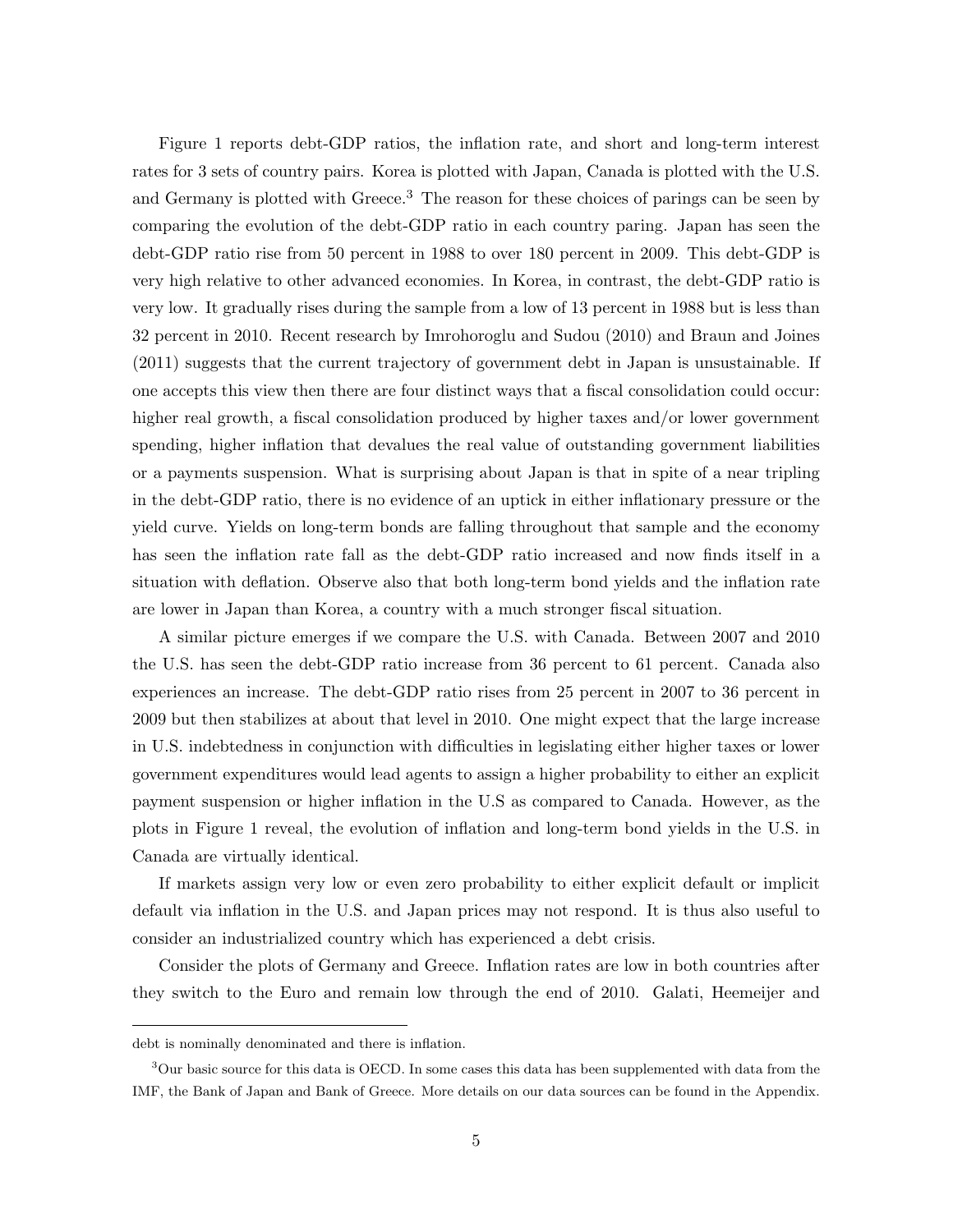Mossner (2011) find evidence that inflation expectations respond to increases in sovereign default risk in 2009 and 2010. However, these beliefs cannot be seen in inflation rates in Greece and Germany which remain low.

Between 2000 and 2007 the debt-GDP ratio in Greece was averaging a bit over 100 percent. This compared with a debt-GDP ratio in Germany of about 40 percent. In spite of this difference, the risk premium on Greek long term bonds was only 25 basis points on average between 2002 and 2007. Greece saw its debt-GDP ratio increase from 106 percent in 2007 to 148 percent in 2010. In December of 2008 the spread on long-term Greek debt over German debt rose above 2 percent for the first time since the Euro was founded. A bit more than 16 months later Greece requested funds from the EU/IMF in April of 2010.

This concentration of the price increases in states close to the crisis event also occurred in Argentina. Lau (2003) estimates one year ahead default probabilities for Argentina using credit default swap data and finds that the probability of default only starts rising in October of 2000 which was about 2 months prior to the IMF package which, was approved in December of 2000, and 15 months prior to its default in January of 2001.

Overall, this evidence raises the possibility of a disconnect between risk and price movements. In early periods as the risk of a future debt crisis increases price responses appear to be muted or even zero. Even though there are early indications that the probability of a debt crisis is increasing, prices only appear to react at most 12-16 months before the crisis. Our aim here is to formalize a specific explanation for these observations. We will next turn to illustrate that modeling financial frictions can have a first order impact on the timing and size of inflation and yield curve responses to a debt crisis.

### 3 Two-period model

A central message of this paper is that the market structure has first order implications for the dynamics of the inflation rate. To illustrate this point we will characterize the competitive equilibrium under three different asset market structures. After that we will describe how the equilibrium inflation rate varies across them when agents begin to expect a debt crisis.

Our model is an exchange economy in which all agents consume a single consumption good in each period. To make our arguments more transparent we follow the example of the literature on the fiscal theory of the price level and abstract from money. The price level is determined as the relative price of the consumption good and the (nominal) government bond.

To make the exposition of the model more transparent to the reader we begin by consider-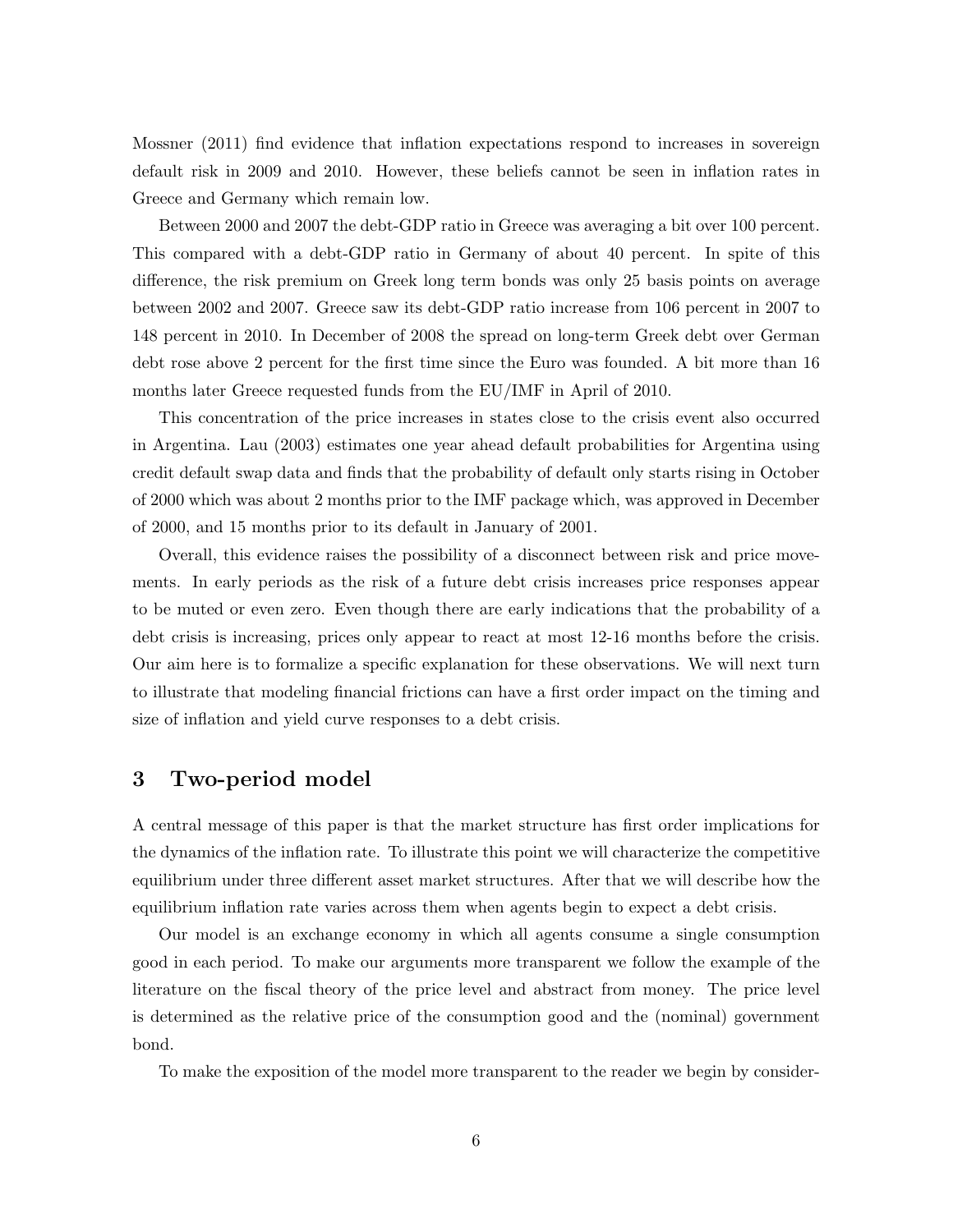ing a two-period version of the model. Then in Section 4 we generalize the model to allow for an arbitrary number of time periods. Periods are indexed by  $t = 0, 1$ . There are two states of nature in period 1, U and D. As discussed below, they are distinguished by the amount of taxes collected by the government. In this two period model the event D will be associated with low taxes and a debt crisis. We let  $s_t$  denote the state of nature in period t, where  $s_0 = 0$ and  $s_1 \in S \equiv \{U, D\}.$ 

**Individuals:** There is a continuum of agents indexed by  $h \in [0, 1]$ . Each agent receives an identical endowment of  $y_t$  units of the consumption good in period  $t = 0, 1$ . Note that the endowment does not depend on the state in period 1. Agents are also endowed with equal amounts of nominal government debt,  $B > 0$ , in period zero. All agents have access to a risk-free storage technology that offers a gross rate of return denoted by  $R > 1$ .

Agents are identical except for their beliefs about the probability that state  $U$  occurs in period 1. Specifically, we assume that agent h believes that  $s_1 = U$  with probability h. Thus, agents with high  $h$  assign less probability to the debt crisis event. All agents have linear preferences of the form:

$$
c_0 + \sum_{s_1 \in S} \gamma^h(s_1)c(s_1) \tag{1}
$$

where  $\gamma^h(s_1)$  denotes the subjective probability of agent h that state U occurs in period 1:

$$
\gamma^h(s_1) = \begin{cases} h, & \text{for } s_1 = U, \\ 1 - h, & \text{for } s_1 = D. \end{cases}
$$

Government: The government starts off with  $\bar{B} > 0$  nominal liabilities to the private sector, collects taxes and issues one-period bonds. We abstract from government consumption and assume that taxes are lump sum and identical across agents. Neither of these assumptions are essential to our arguments. Let  $T_0$  and  $T(s_1)$  denote the real amount of taxes in period 0 and in state  $s_1 \in S$  of period 1, respectively. Let  $B_0$  be the nominal amount of bonds issued by the government in period 0 and  $q_0 \in (0, 1]$  be the price of those bonds. Given these definitions the "flow budget constraints" of the government in period 0 and in state  $s_1 \in S$  of period 1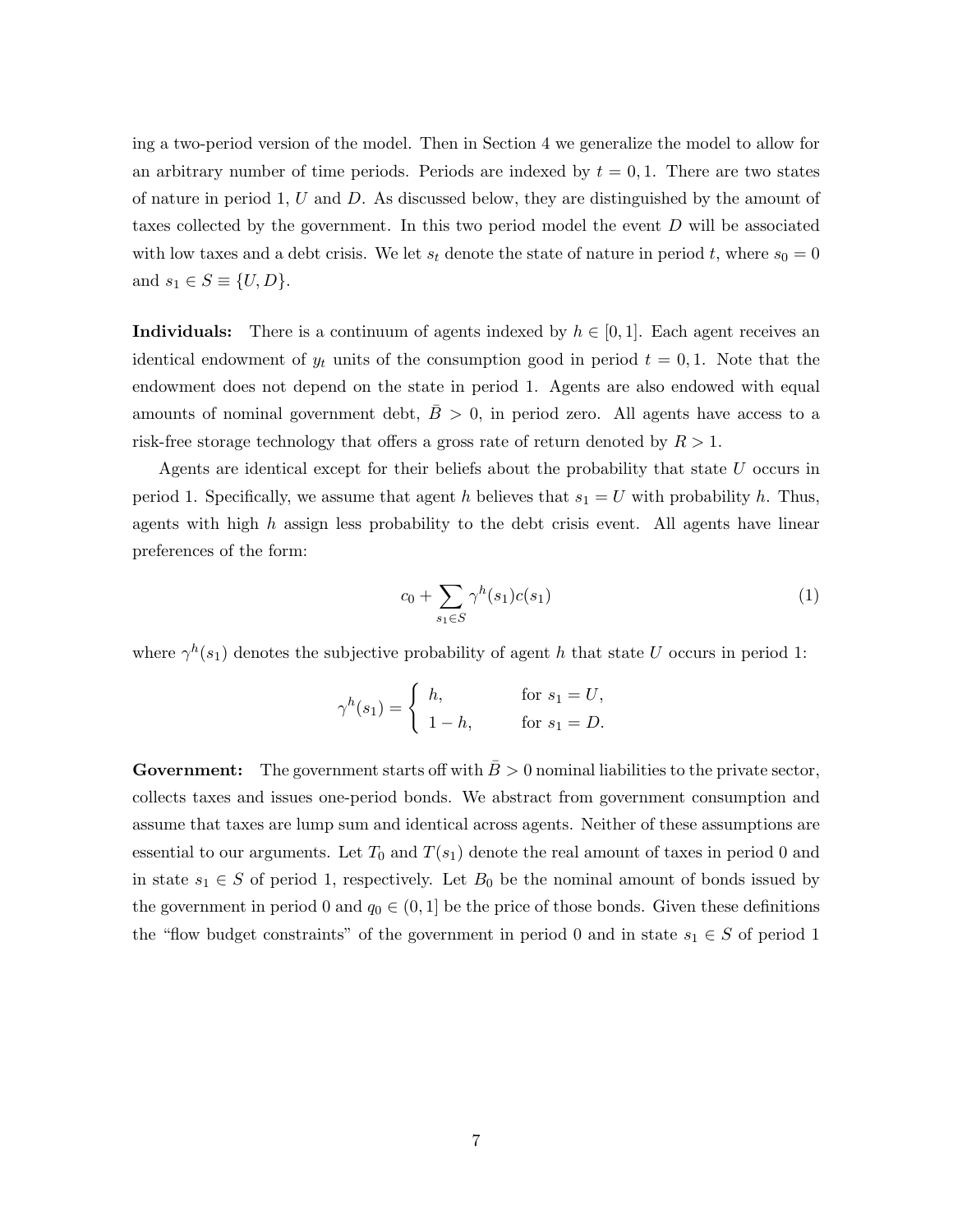are given by  $4$ 

$$
\bar{B} = P_0 T_0 + q_0 B_0,\t\t(2)
$$

$$
B_0 = P(s_1)T(s_1), \qquad s_1 \in S,
$$
\n(3)

where  $P_0$  and  $P(s_1)$  are the price levels in period 0 and in state  $s_1$ , respectively.

We will refer to the government's choice of  $\{T_0, \{T(s_1)\}_{s_1 \in S}\}$  as its fiscal policy, and its choice of the one-period nominal interest rate  $1/q_0$  as its monetary policy. Given a particular choice of the nominal interest rate, the amount of government bonds issued in period  $0, B_0$ , is determined so as to satisfy demands from the private sector.

We assume that the government collects taxes in the following fashion:

$$
T_0 = 0,\t\t(4)
$$

$$
T(s_1) = \begin{cases} T_H, & \text{if } s_1 = U, \\ T_L, & \text{if } s_1 = D, \end{cases} \tag{5}
$$

where  $T_H \gg T_L > 0$ . We assume that the amount of taxes collected by the government is very small in state  $D$  in period 1. This explains our use of the expression "debt crisis" to refer to this state. Thus a government policy is given by  $(q_0, T_H, T_L) \in (0, 1] \times \mathbb{R}^2_{++}$ . We assume that government policy is exogenous.

#### 3.1 Complete markets

Let us begin by considering a setting with complete markets and no trading frictions. We will subsequently refer to this as the complete markets specification. Suppose that a complete set of one period contingent claims (Arrow securities) are traded in period 0. Let  $q(s_1)$  denote the price of an Arrow security that pays off one unit of account in period 1 if and only if  $s_1$ occurs.

Each agent  $h \in [0, 1]$  maximizes utility (1) subject to the budget constraints:

$$
c_0 + k_0 + \sum_{s_1 \in S} q(s_1) \frac{b(s_1)}{P_0} + q_0 \frac{b_0}{P_0} \le \frac{\bar{B}}{P_0} + y_0,
$$
\n<sup>(6)</sup>

$$
c(s_1) \le Rk_0 + \frac{b(s_1)}{P(s_1)} + \frac{b_0}{P(s_1)} + y_1 - T(s_1), \quad s_1 \in S,
$$
\n<sup>(7)</sup>

$$
c_0, k_0, b_0, c(s_1) \ge 0, \quad s_1 \in S,
$$
\n<sup>(8)</sup>

<sup>&</sup>lt;sup>4</sup>Here we refer to  $(2)-(3)$  as the flow budget constraints of the government. But, as is well known, in the standard formulation of the fiscal theory there is ambiguity about exactly what constraints the government faces. Bassetto (2002) posits a game theoretic version of the fiscal theory that removes this ambiguity. It is straightforward to rewrite our model in the same way as Bassetto (2002).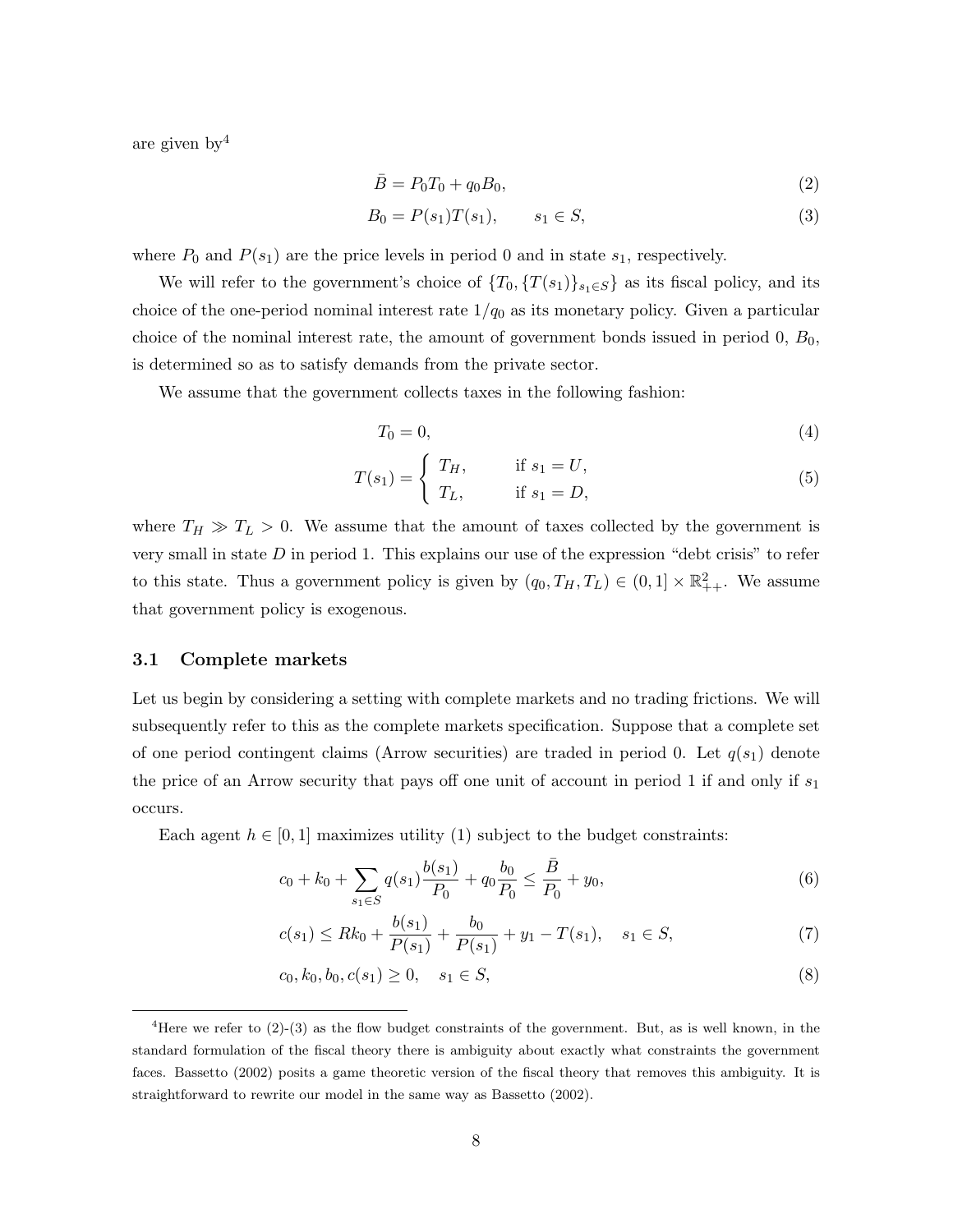where  $k_0$  is the amount goods stored in period 0,  $b_0$  is the amount of government bonds purchased in period 0, and  ${b(s_1)}_{s_1 \in S}$  are the amounts of Arrow securities purchased in period 0. Notice that (8) imposes a short selling restriction on government debt. Given that agents have access to a complete set of one period Arrow securities this restriction doesn't matter in this setting. Having described the agent's problem we can now define a competitive equilibrium.

Definition 1 (Complete Markets Competitive Equilibrium). Given a government policy  $(q_0, T_H, T_L)$ , a complete markets competitive equilibrium consists of an allocation  $\{c_0^h, [c^h(s_1)]_{s_1 \in S},$  $k_0^h$ ,  $b_0^h$ ,  $[b^h(s_1)]_{s_1 \in S}$ ,  $b_{h \in [0,1]}$ , supply of government bonds  $B_0$ , and prices  $\{P_0, [P(s_1)]_{s_1 \in S}$ ,  $[q(s_1)]_{s_1\in S}\}$  such that (i) for each agent  $h \in [0,1]$ , the allocation  $\{c_0^h, [c^h(s_1)]_{s_1\in S}, k_0^h, b_0^h,$  $[b<sup>h</sup>(s<sub>1</sub>)]<sub>s<sub>1</sub> \in S}</sub>$  solves her utility maximization problem; (ii) the government flow budget constraints (2)-(3) are satisfied, where taxes  $\{T_0, [T(s_1)]_{s_1 \in S}\}\$ are given by (4)-(5); and (iii) all markets clear:

$$
\int_0^1 (c_0^h + k_0^h) \, dh = y_0,\tag{9}
$$

$$
\int_0^1 c^h(s_1) dh = y_1 + R \int_0^1 k_0^h dh, \qquad s_1 \in S,
$$
\n(10)

$$
\int_0^1 b_0^h dh = B_0,\tag{11}
$$

$$
\int_0^1 b^h(s_1) \, dh = 0, \qquad s_1 \in S. \tag{12}
$$

We now turn to provide a characterization of the complete markets equilibrium. In this setting both storage and the government bond are redundant assets. Since the government bond pays off one unit of account irrespective of the state in period 1, no-arbitrage requires that

$$
\sum_{s_1 \in S} q(s_1) = q_0. \tag{13}
$$

Similarly, since one unit of goods put into storage in period 0 yields R units of goods in all states in period 1, no-arbitrage also implies

$$
\sum_{s_1 \in S} \frac{q(s_1)P(s_1)}{P_0} R = 1,\tag{14}
$$

when storage occurs in equilibrium.

It follows from these observations that the flow budget constraints  $(6)-(7)$  can be combined to obtain the lifetime budget constraint:

$$
Rc_0 + \sum_{s_1 \in S} \frac{q(s_1)P(s_1)}{P_0} Rc(s_1) \le R\left(\frac{\bar{B}}{P_0} + y_0\right) + \sum_{s_1 \in S} \frac{q(s_1)P(s_1)}{P_0} R\big[y_1 - T(s_1)\big] \tag{15}
$$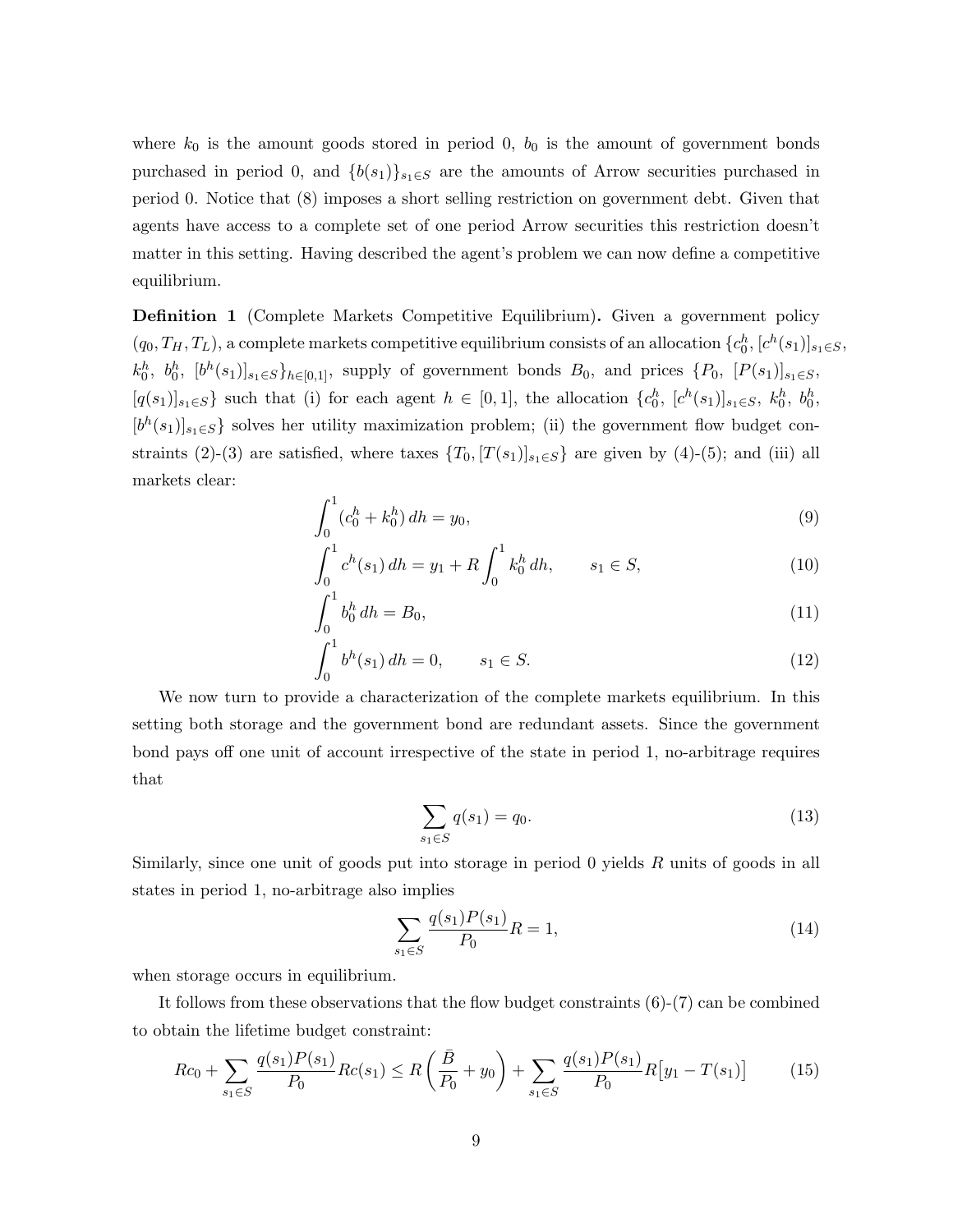and the agent's problem can be restated as maximizing (1) subject to (15). Since  $R > 1$  our preference structure implies that no one consumes in period 0:

$$
c_0^h = 0, \qquad \text{for all } h \in [0, 1]. \tag{16}
$$

Hence  $\int_0^1 k_0^h dh = y_0 > 0$  and thus there is storage in equilibrium. Define  $h_0$  as

$$
h_0 = \frac{q(U)P(U)}{P_0}R.\t\t(17)
$$

It follows from  $(14)$  that  $h_0$  is between 0 and 1, and that

$$
1 - h_0 = \frac{q(D)P(D)}{P_0}R.
$$

Then we see that  $h_0$  is the marginal agent in the sense that agents  $h > h_0$  make different choices than agents with  $h < h_0$ . Agents with  $h > h_0$  are optimistic and choose  $c^h(U) = 0$ . Agents with  $h < h_0$  are pessimistic and choose  $c^h(D) = 0$ .

Next consider the government. Equations (2) and (4) imply

$$
B_0 = \frac{\bar{B}}{q_0} \tag{18}
$$

and it follows that the price level in period 1 is

$$
P(s_1) = \frac{1}{T(s_1)} \frac{\bar{B}}{q_0}, \qquad s_1 \in S. \tag{19}
$$

Using the no-arbitrage condition  $(13)$ , we can combine the flow budget constraints  $(2)-(3)$  to derive the government's present value budget constraint

$$
\frac{\bar{B}}{P_0} = \sum_{s_1 \in s} \frac{q(s_1)}{P_0} P(s_1) T(s_1).
$$

Then use (17) to write this expression as

$$
\frac{\bar{B}}{P_0} = h_0 \frac{T_H}{R} + (1 - h_0) \frac{T_L}{R}.
$$
\n(20)

Note that this equation determines  $P_0$  given  $h_0$ .

Next we use the market clearing restrictions to determine the identity of the marginal agent. Starting with the agent's lifetime budget constraint (15) and using (20), its right hand side becomes

$$
R\left(\frac{\bar{B}}{P_0} + y_0\right) + \sum_{s_1 \in S} \frac{q(s_1)P(s_1)}{P_0} R\big[y_1 - T(s_1)\big] = Ry_0 + y_1.
$$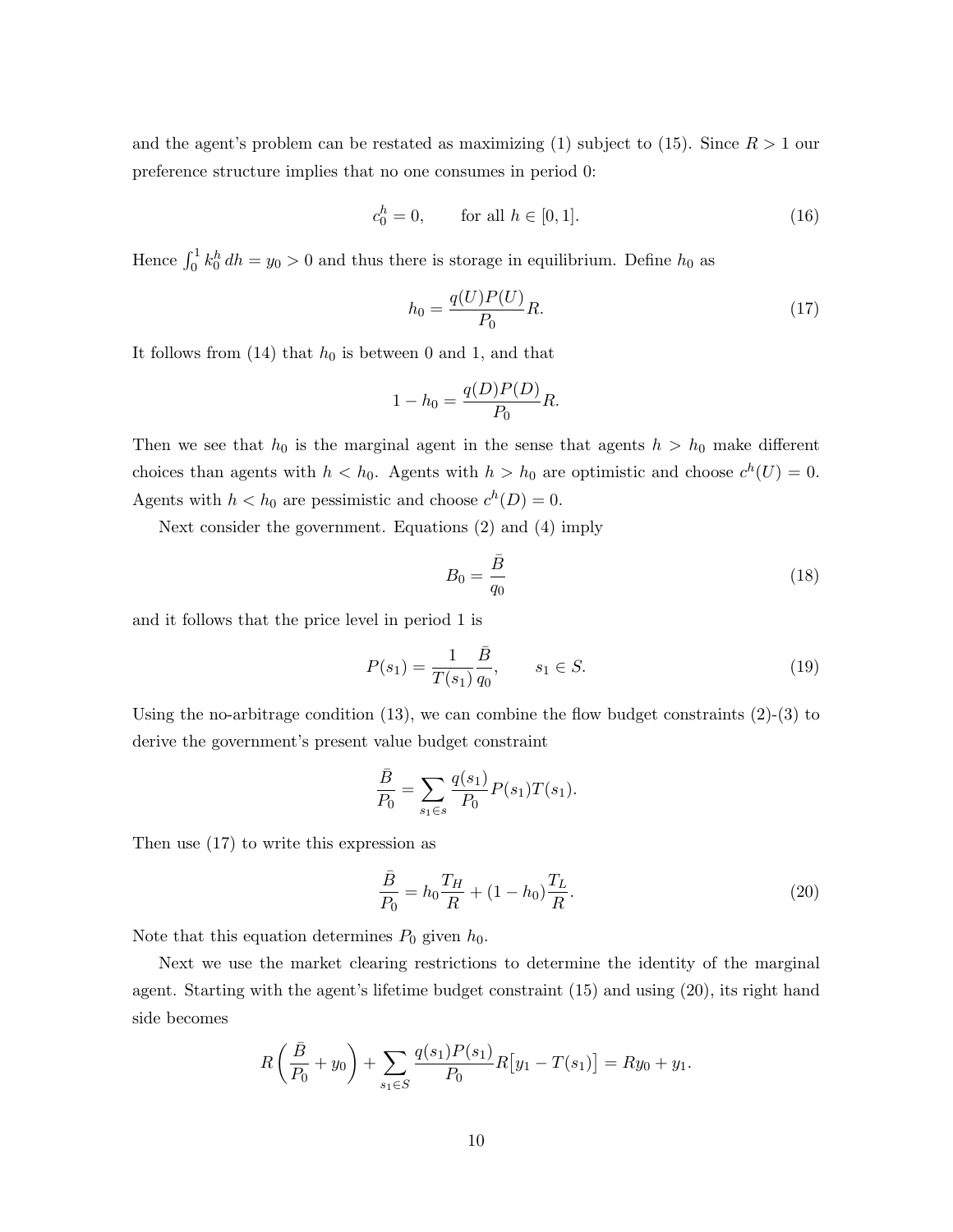Thus (15) can be rewritten as

$$
Rc_0 + h_0c(U) + (1 - h_0)c(D) \le Ry_0 + y_1.
$$

It follows that the consumption allocation is given by:

$$
c^{h}(U) = \begin{cases} \frac{1}{h_{0}}(Ry_{0} + y_{1}), & \text{for } h > h_{0}, \\ 0, & \text{for } h \le h_{0}, \end{cases}
$$
 (21)

$$
c^{h}(D) = \begin{cases} 0, & \text{for } h > h_0, \\ \frac{1}{1 - h_0}(Ry_0 + y_1), & \text{for } h \le h_0. \end{cases}
$$
 (22)

Market clearing implies

$$
Ry_0 + y_1 = \int_0^1 c^h(U) \, dh = \frac{1 - h_0}{h_0} (Ry_0 + y_1),
$$

which yields the identity of the marginal agent

$$
h_0 = \frac{1}{2}.
$$

Finally, the Arrow security prices  $q(s_1)$  are determined by solving  $\frac{q(s_1)P(s_1)}{P_0}R=\frac{1}{2}$  $rac{1}{2}$  for each  $s_1 \in S$ . The next proposition summarizes the result.

**Proposition 1.** In the two period model with complete asset markets, (i) the equilibrium consumption allocation  ${c_0^h, [c^h(s_1)]_{s_1 \in S}}_{h \in [0,1]}$  is given by (16), (21), and (22), where the marginal agent  $h_0 = \frac{1}{2}$  $\frac{1}{2}$ ; and (ii) the equilibrium price levels  $\{P_0, [P(s_1)]_{s_1 \in S}\}$  are given by (19) and (20).

One implication of this proposition is that the consumption allocation is independent of government policy or in other words Ricardian equivalence obtains. In the other two market structures we consider Ricardian equivalence fails.

#### 3.2 No borrowing

Now suppose that Arrow securities are no longer traded, so that government bonds and storage are the only assets available to agents. It follows that these assets are no longer redundant. Since there are two assets (storage and government bonds) and two states  $(U \text{ and } D)$  asset markets are still complete. However, we now rule out borrowing. Moreover, our previous assumption that short selling of government debt is prohibited is no longer innocuous. These financial frictions imply that the competitive equilibrium in this specification is not Pareto Optimal whereas the equilibrium considered in the previous subsection is Pareto Optimal. For these reasons we will refer to this new setup as the no-borrowing specification.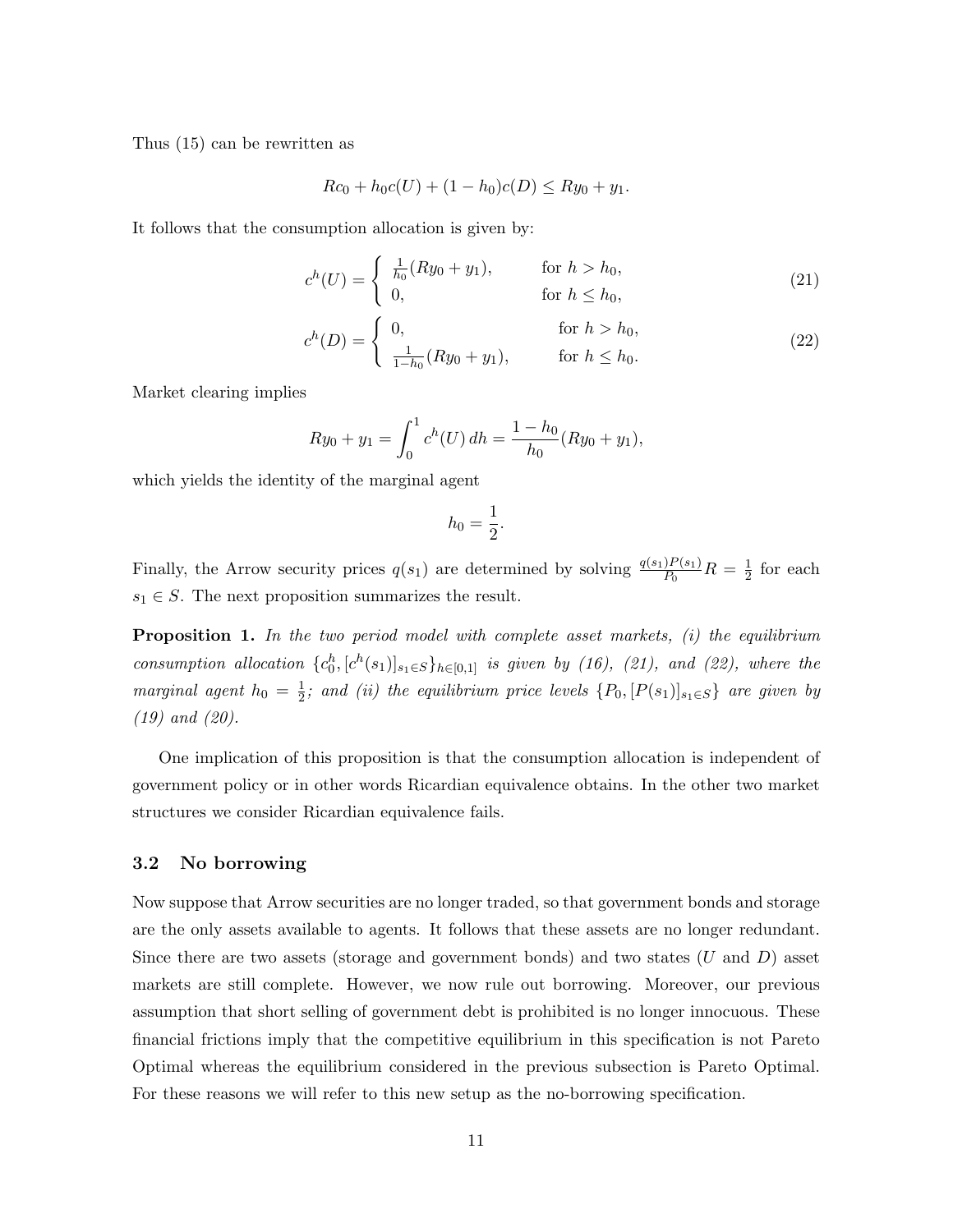Budget constraints for each agent are now given by

$$
c_0 + k_0 + q_0 \frac{b_0}{P_0} \le \frac{\bar{B}}{P_0} + y_0,\tag{23}
$$

$$
c(s_1) \le Rk_0 + \frac{b_0}{P(s_1)} + y_1 - T(s_1), \qquad s_1 \in S,
$$
\n(24)

$$
c_0, k_0, b_0, c(s_1) \ge 0, \quad s_1 \in S. \tag{25}
$$

Each agent maximizes (1) subject to these constraints.

**Definition 2** (No-borrowing Competitive Equilibrium). Given a government policy  $(q_0, T_H)$ ,  $T_L$ ), a no-borrowing competitive equilibrium consists of an allocation  $\{c_0^h, [c^h(s_1)]_{s_1 \in S}, k_0^h,$  $b_0^h\}_{h\in[0,1]}$ , supply of government bonds  $B_0$ , and prices  $\{P_0, [P(s_1)]_{s_1\in S}\}\$  such that (i) for each agent  $h \in [0,1]$ ,  $\{c_0^h, [c^h(s_1)]_{s_1 \in S}, k_0^h, b_0^h\}$  solves her utility maximization problem; (ii) the government flow budget constraints (2)-(3) are satisfied, where taxes  $\{T_0, [T(s_1)]_{s_1 \in S}\}\$  are given by  $(4)-(5)$ ; and (iii) all markets clear, i.e., equations  $(9)-(11)$  hold.

Consider the utility maximization problem of agent  $h \in [0, 1]$ . Once again no agent will choose to consume in period 0:  $c_0^h = 0$  for all  $h \in [0, 1]$ . Each agent will hold only the asset that offers her the highest expected return. Let  $h_0 \in [0,1]$  be the agent who is indifferent between government bonds and storage. We refer to this agent as the marginal buyer. The identity of  $h_0$  is given by the solution to

$$
\frac{P_0}{q_0} \left\{ \frac{1}{P(U)} h_0 + \frac{1}{P(D)} (1 - h_0) \right\} = R,\tag{26}
$$

where the left-hand side is the real rate of return on government bonds, and the right-hand side the real rate of return on storage. Agents with  $h > h_0$  have optimistic beliefs about the return on government bonds and only hold government bonds. Agents with  $h < h_0$ , on the contrary, are pessimistic about the return on government bonds and hold no government bonds at all. Thus, the solution to the utility maximization problem can be summarized as follows:

$$
c_0^h = 0, \qquad h \in [0, 1], \tag{27}
$$

$$
k_0^h = \begin{cases} 0, & h > h_0, \\ \frac{\bar{B}}{P_0} + y_0, & h \le h_0, \end{cases}
$$
 (28)

$$
b_0^h = \begin{cases} \frac{P_0}{q_0} \left( \frac{\bar{B}}{P_0} + y_0 \right), & h > h_0, \\ 0, & h \le h_0, \end{cases}
$$
 (29)

$$
c^{h}(s_{1}) = \begin{cases} \frac{1}{P(s_{1})} \frac{P_{0}}{q_{0}} \left( \frac{\bar{B}}{P_{0}} + y_{0} \right) + y_{1} - T(s_{1}), & h > h_{0}, \\ R \left( \frac{\bar{B}}{P_{0}} + y_{0} \right) + y_{1} - T(s_{1}), & h \leq h_{0}. \end{cases}
$$
(30)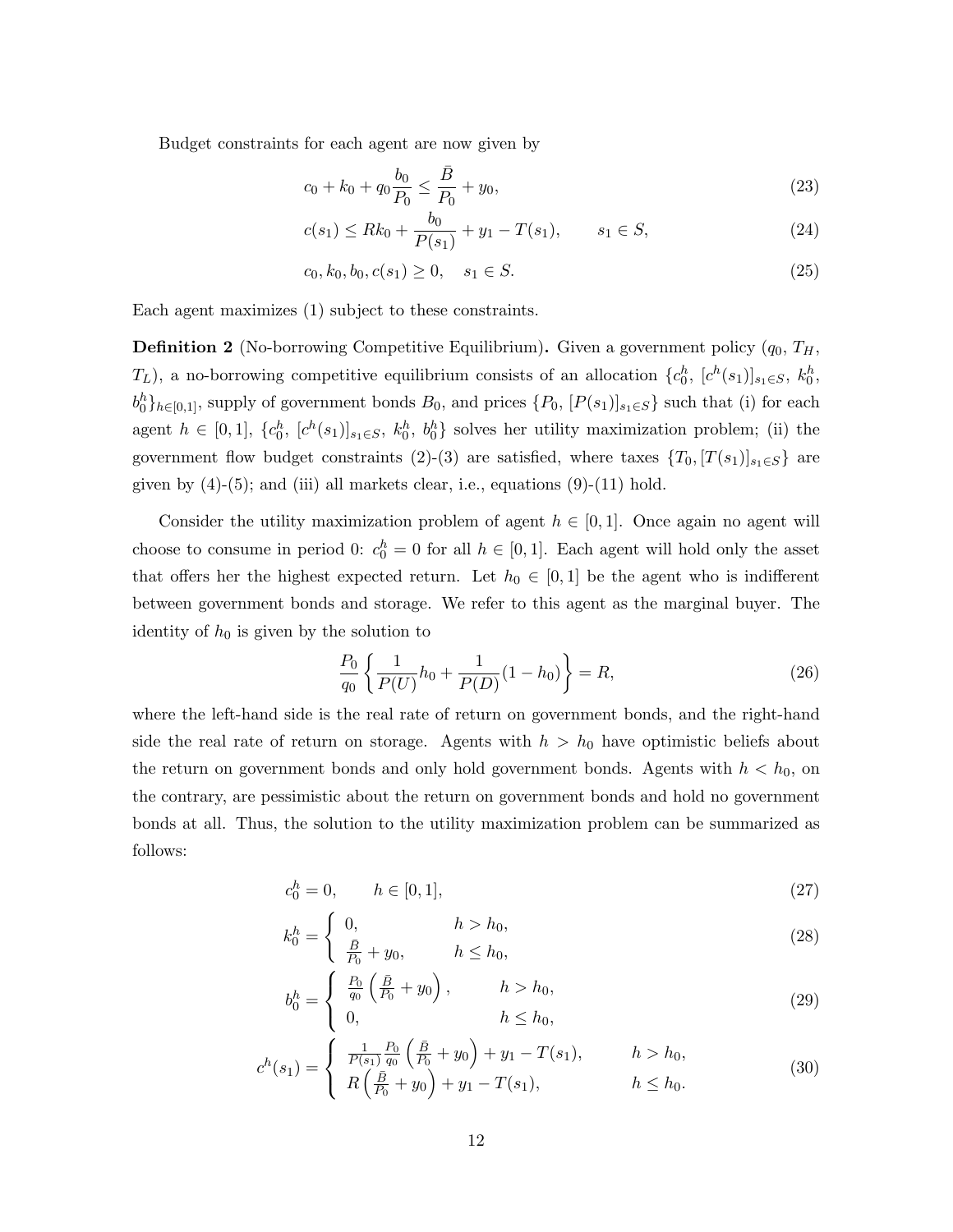As in the previous case,  $B_0 = \bar{B}/q_0$ , and hence the price level in state  $s_1$ ,  $P(s_1)$ , is determined by (19). From (29) it follows that the market clearing condition for government bonds is

$$
\frac{q_0}{P_0}B_0 = (1 - h_0) \left(\frac{\bar{B}}{P_0} + y_0\right),
$$

which implies that the price level in period  $0, P_0$ , is given by

$$
P_0 = \frac{h_0}{1 - h_0} \frac{\bar{B}}{y_0}.
$$
\n(31)

The next proposition summarizes these results.

**Proposition 2.** The two period no-borrowing equilibrium has the following properties: (i) the equilibrium consumption allocation/portfolio,  $\{c_0^h, k_0^h, b_0^h, [c^h(s_1)]_{s_1 \in S} \}_{h \in [0,1]}$ , is given by (27)-(30); (ii) the identity of the marginal buyer of government bonds,  $h_0$ , is given by (26); and (iii) the equilibrium price levels  $\{P_0, [P(s_1)]_{s_1 \in S}\}$  are given by (19) and (31).

#### 3.3 Leveraged purchases of government bonds

We now consider a market structure where agents can borrow and lend to each other. Short sales of government debt though are still prohibited. We refer to this specification as the leverage specification. The leverage competitive equilibrium is also not Pareto Optimal but produces different allocations from the no-borrowing specification.

In this market structure optimistic agents, who believe that the rate of return on government bonds is greater than the borrowing rate, want to borrow as much as possible and purchase government bonds. Assume further that a borrower is required to post government bonds as collateral in order to obtain a loan. How much can an agent borrow with one unit of government bonds as collateral? One way to proceed would be to impose an exogenous ad hoc constraint as in e.g. Kiyotaki and Moore (1997). We pursue an alternative avenue that allows us to determine the collateral constraint endogenously. Geanakoplos (2003, 2010) allows for a broad array of loan/default schemes and determines which ones trade in equilibrium. In our setting this can be summarized by a "no-default constraint," that requires that the amount of repayments not exceed the value of the collateral in any state. We derive this result in the Appendix and directly impose the no-default constraint here.

Since there is no default on loans, loans are risk-free. Thus the interest rate on loans is equal to  $R$  in equilibrium (as long as the storage technology is used). Consider an agent who borrows  $\phi_0$  and purchases government bonds  $b_0$  in period 0. She must repay  $R\phi_0$  in period 1. The no-default constraint requires that  $R\phi_0 \leq \frac{b_0}{P(s)}$  $\frac{b_0}{P(s_1)}$ , for all  $s_1 \in S$ . Thus the budget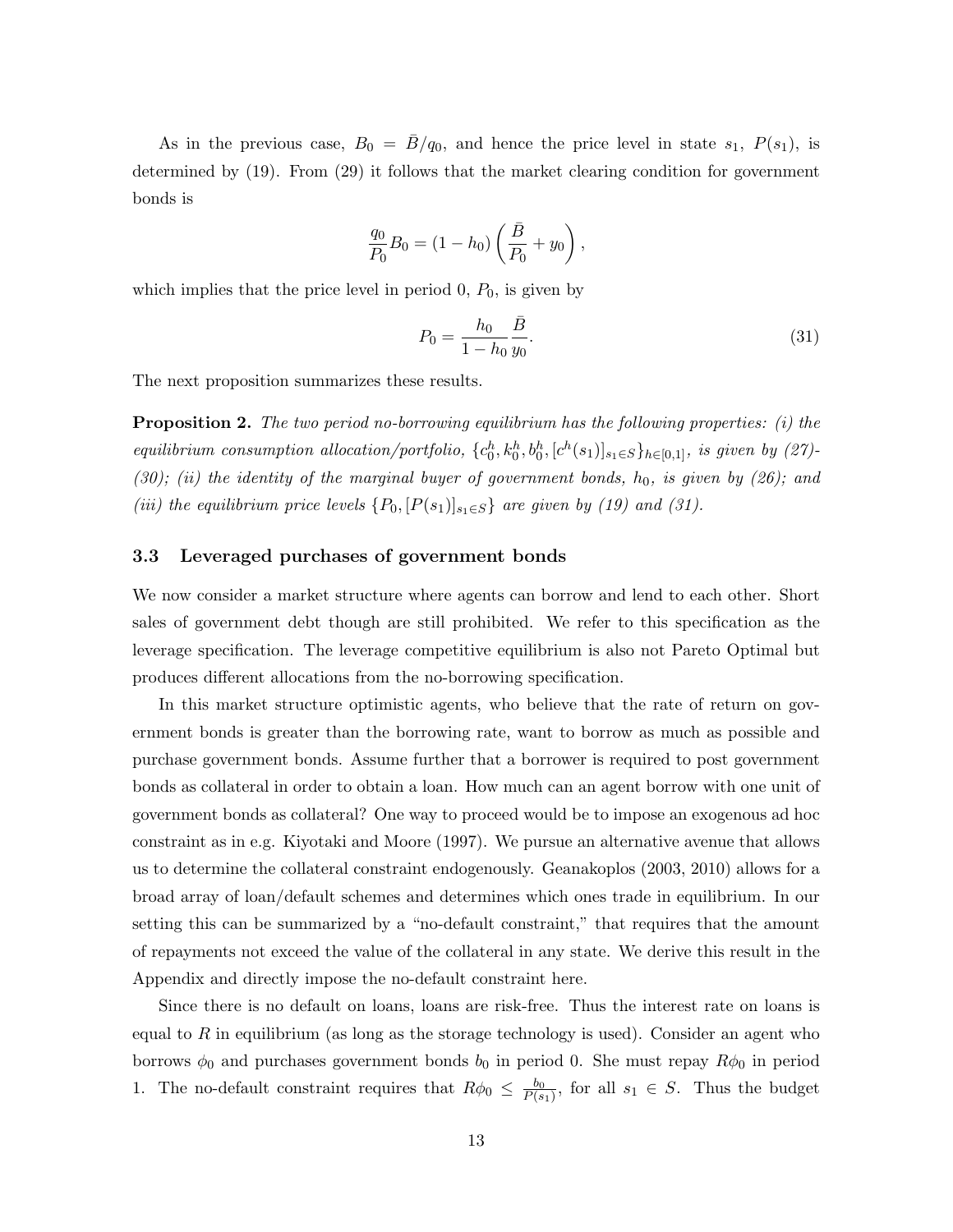constraints for each agents become

$$
c_0 + k_0 + q_0 \frac{b_0}{P_0} \le \frac{\bar{B}}{P_0} + y_0 + \phi_0,\tag{32}
$$

$$
c(s_1) \le Rk_0 + \frac{b_0}{P(s_1)} + y_1 - T(s_1) - R\phi_0, \qquad s_1 \in S,
$$
\n(33)

$$
R\phi_0 \le \frac{b_0}{P(s_1)}, \qquad s_1 \in S,\tag{34}
$$

$$
c_0, k_0, b_0, c(s_1) \ge 0, \quad s_1 \in S. \tag{35}
$$

**Definition 3** (Leverage Competitive Equilibrium). Given a government policy  $(q_0, T_H, T_L)$ , a leverage competitive equilibrium consists of an allocation  $\{c_0^h, [c^h(s_1)]_{s_1 \in S}, k_0^h, b_0^h, \phi_0^h\}_{h \in [0,1]},$ supply of government bonds  $B_0$ , and prices  $\{P_0, [P(s_1)]_{s_1\in S}\}\$  such that (i) for each agent  $h \in [0,1], \ \{c_0^h, [c^h(s_1)]_{s_1 \in S}, \ k_0^h, b_0^h, \ \phi_0^h\}$  solves her utility maximization problem; (ii) the government flow budget constraints (2)-(3) are satisfied, where taxes  $\{T_0, [T(s_1)]_{s_1 \in S}\}\$  are given by (4)-(5); and (iii) all markets clear, i.e., equations (9)-(11) hold and  $\int_0^1 \phi_0^h dh = 0$ .

To characterize this equilibrium start with the utility maximization problem. No one consumes in period 0:  $c_0^h = 0$  for all  $h \in [0,1]$ . Observe that  $P(U) < P(D)$  in equilibrium and thus the collateral constraint (34) can be expressed as  $\phi_0 \leq \frac{b_0}{RP(D)}$ . In this setting there will be a marginal purchaser  $h_0$  who is indifferent between storage and borrowing and using the proceeds to purchase government debt. This indifference relationship is given by

$$
h_0 \frac{\frac{1}{P(U)} - \frac{1}{P(D)}}{\frac{q_0}{P_0} - \frac{1}{RP(D)}} = R
$$
\n(36)

and is identical to (26). Optimistic agents  $h > h_0$  want to borrow as much as possible to purchase government bonds. On the other hand, pessimistic agents  $h < h_0$  do not want to hold government bonds. However, they are perfectly willing to lend to optimistic agents at the interest rate  $R$ . Thus there will be leverage in equilibrium.

Given these results the solution to the utility maximization problem is summarized by:

$$
c_0^h = 0, \qquad h \in [0, 1], \tag{37}
$$

$$
b_0^h = \begin{cases} \left(\frac{q_0}{P_0} - \frac{1}{RP(D)}\right)^{-1} \left(\frac{\bar{B}}{P_0} + y_0\right), & h > h_0, \\ 0, & h \le h_0, \end{cases}
$$
 (38)

$$
k_0^h - \phi_0^h = \begin{cases} -\frac{1}{RP(D)} \left( \frac{q_0}{P_0} - \frac{1}{RP(D)} \right)^{-1} \left( \frac{\bar{B}}{P_0} + y_0 \right), & h > h_0, \\ \frac{\bar{B}}{P_0} + y_0, & h \le h_0, \end{cases}
$$
(39)

$$
c^{h}(s_{1}) = \begin{cases} \frac{\frac{1}{P(s_{1})} - \frac{1}{P(D)}}{\frac{q_{0}}{P_{0}} - \frac{1}{RP(D)}} \left(\frac{\bar{B}}{P_{0}} + y_{0}\right) + y_{1} - T(s_{1}), & h > h_{0},\\ R\left(\frac{\bar{B}}{P_{0}} + y_{0}\right) + y_{1} - T(s_{1}), & h \leq h_{0}. \end{cases}
$$
(40)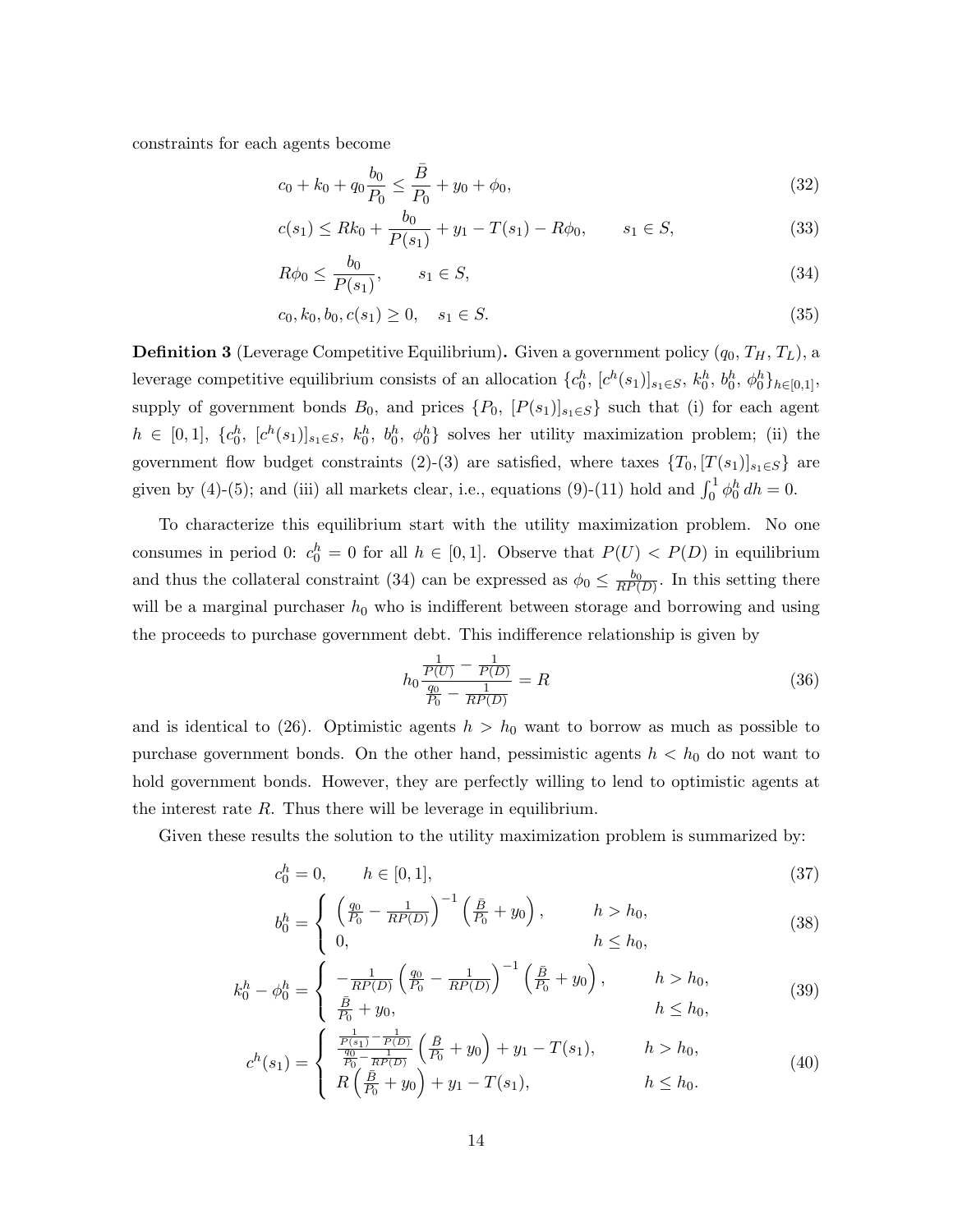Since storage and lending are perfect substitutes, only  $k_0^h - \phi_0^h$  is determined for agents with  $h \leq h_0$ . Agents with  $h > h_0$  set storage to zero,  $k_0^h = 0$ , and borrow as much as they can:  $\phi_0^h = \frac{b_0^h}{RP(D)}$ . As before,  $B_0$  and  $P(s_1)$ ,  $s_1 \in S$ , are determined by (18) and (19). Then it follows from (38) that the market clearing condition for government bonds is expressed as

$$
\frac{\bar{B}}{q_0} = (1 - h_0) \left( \frac{q_0}{P_0} - \frac{1}{RP(D)} \right)^{-1} \left( \frac{\bar{B}}{P_0} + y_0 \right). \tag{41}
$$

Given  $P(s_1)$ ,  $s_1 \in S$ , the initial price level  $P_0$  and the marginal agent  $h_0$  are determined as the solution to (36) and (41). The following proposition summarizes these results.

**Proposition 3.** In the two period leverage equilibrium,  $(i)$  the equilibrium consumption allocation/portfolio,  ${c_0^h, k_0^h - \phi_0^h, b_0^h, [c^h(s_1)]_{s_1 \in S}}_{h \in [0,1]}$ , is given by (37)-(40); (ii) the marginal buyer of government bonds,  $h_0$ , is given by (36); and (iii) the equilibrium price levels  $\{P_0,$  $[P(s_1)]_{s_1\in S}$  are given by (19) and (41).

#### 3.4 Numerical example

We now turn to consider a particular thought exercise that is aimed to help us understand how the inflation rate evolves in each of these specifications when agents begin to expect that there is a possibility of a debt crisis.

We set the parameter values as  $\bar{B} = 1, y_0 = y_1 = 1, q_0 = 1, R = 1.02, T_H = R^2$ , and  $T_L = T_H/2$ . The choice of a gross nominal interest rate of one is chosen to reflect the current situation in Japan and the United States.

Suppose that in all periods prior to period zero the gross nominal interest rate is one and everyone believes that  $s_1 = U$  with probability one. That is, prior to period 0, no one believes that a debt crisis will occur. Under these assumptions it follows that  $P_{-1} = 1$ . Since  $q_{-1} = 1$ the inflation rate in period -1 is given by  $\pi_{-1} = q_{-1}/R - 1 = -1.96$  percent. Suppose next that in period zero agents become worried that a debt crisis may occur in period one and that they have different degrees of confidence about this possibility.

Table 1 shows the inflation rate at  $t = -1$ ,  $t = 0$  and at  $s_1 = D$  for the "complete markets," "no borrowing," and "leverage" specifications, respectively. The inflation rate in period zero,  $\pi_0$ , is highest in the model with complete markets and lowest in the model with leverage. This ranking is reversed in period one if state D is realized and the debt crisis occurs.  $\pi(D)$ is highest with leverage and lowest with complete markets.

In the complete markets specification when the news about a future crisis arrives in period zero these beliefs are instantly reflected in the price level and the inflation rate jumps up to a value of 30.72 percent. The inflation rate also jumps up in the leverage specification. But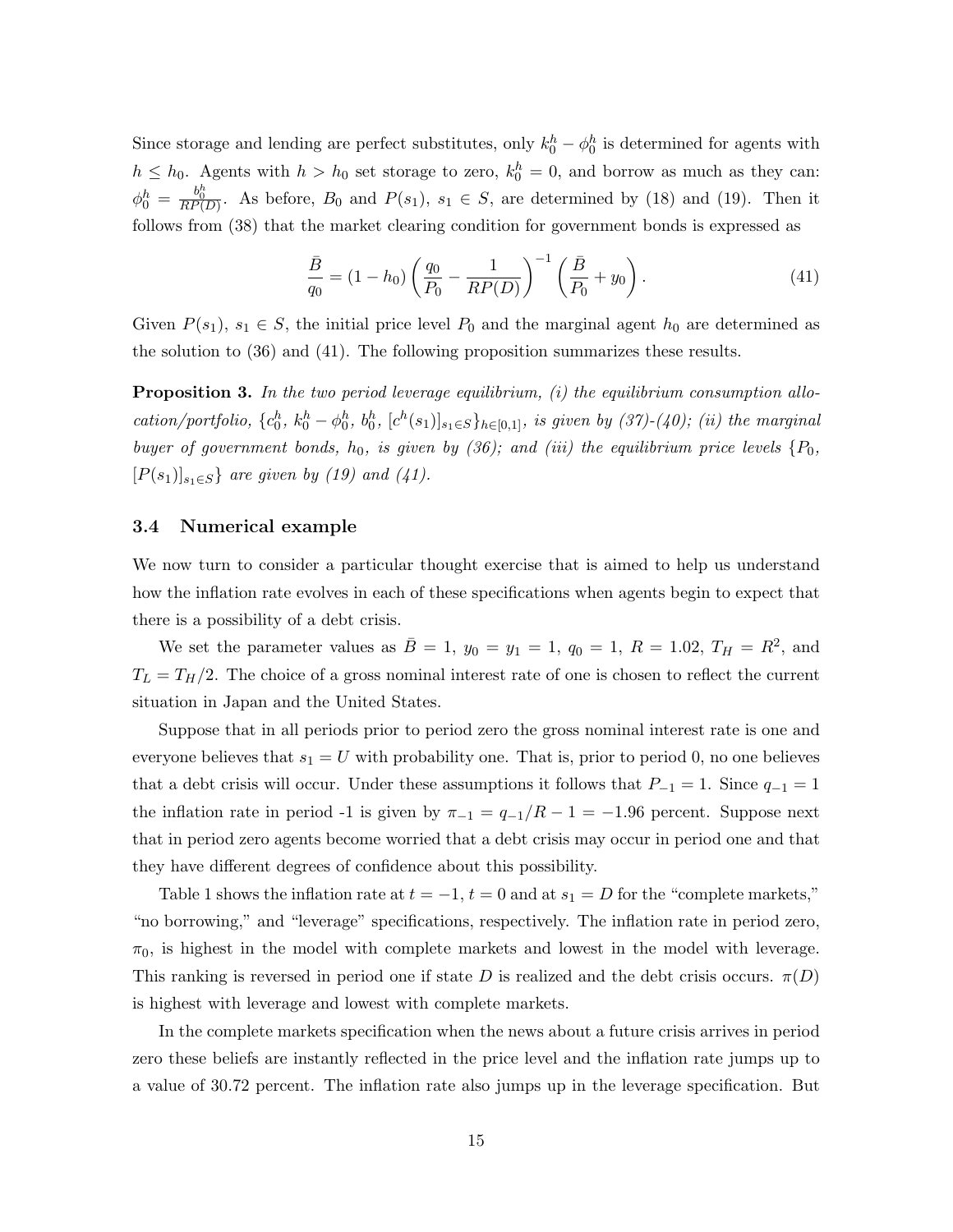the size of the jump in period zero is much smaller as compared to the complete markets specification. Instead there is a much larger jump in the inflation rate in the state where the debt crisis occurs.

There is simple intuition behind this result. In the model with complete markets, every agent can freely bet on her beliefs: optimistic agents buy the Arrow security  $U$  and sell Arrow security  $D$ , and pessimistic agents do the opposite. A unique feature of the complete markets specification is that by betting against the perceived low probability state agents can commit to deliver their future endowment if that state occurs. In the other two specifications they cannot make this promise. In the no-borrowing equilibrium agents can only choose how to save in the form of bonds or storage. In the leverage equilibrium optimistic agents can also undertake collateralized borrowing which makes it possible for them to promise to deliver the return on government bonds in period one and thereby mimic a purchase of Arrow security U. However, they are not able to mimic a sale of Arrow security D. For pessimistic agents the problem is more severe as there is no way for them to mimic either selling the Arrow security U or purchasing the Arrow security  $D$ .

The inability of agents to promise their period 1 endowment results in a higher value of  $h_0$  in the no-borrowing and leverage specifications. This translates into a lower inflation rate  $\pi_0$  compared to the case with complete markets. The asymmetry between optimists and pessimists in the leverage specification enhances these effects and that specification delivers the lowest inflation rate in period zero.

### 4 T-period model

In this section we shall see that the effect of the asset market structure on the dynamics of the inflation rate becomes more apparent when the time horizon is extended.

Suppose that there are  $T+1$  periods indexed by  $t = 0, 1, \ldots, T$ . In each period  $t = 1, \ldots, T$ , a shock  $s_t \in S = \{U, D\}$  is realized. For  $t = 1, \ldots, T$ , let  $s^t = (s_1, \ldots, s_t) \in S^t$  denote the history of shocks, and also let  $s^0 \equiv 0$  and  $S^0 \equiv \{0\}$ . In each period t, regardless of the history  $s^t$ , agent h believes that  $s_{t+1} = U$  with probability h and  $s_{t+1} = D$  with probability  $1 - h$ . Then her expected utility is expressed as

$$
\sum_{t=0}^{T} \sum_{s^t \in S^t} \gamma^h(s^t) c(s^t),\tag{42}
$$

where  $\gamma^h(s^t)$  denotes the subjective probability that agent h assigns to history  $s^t$  in period 0.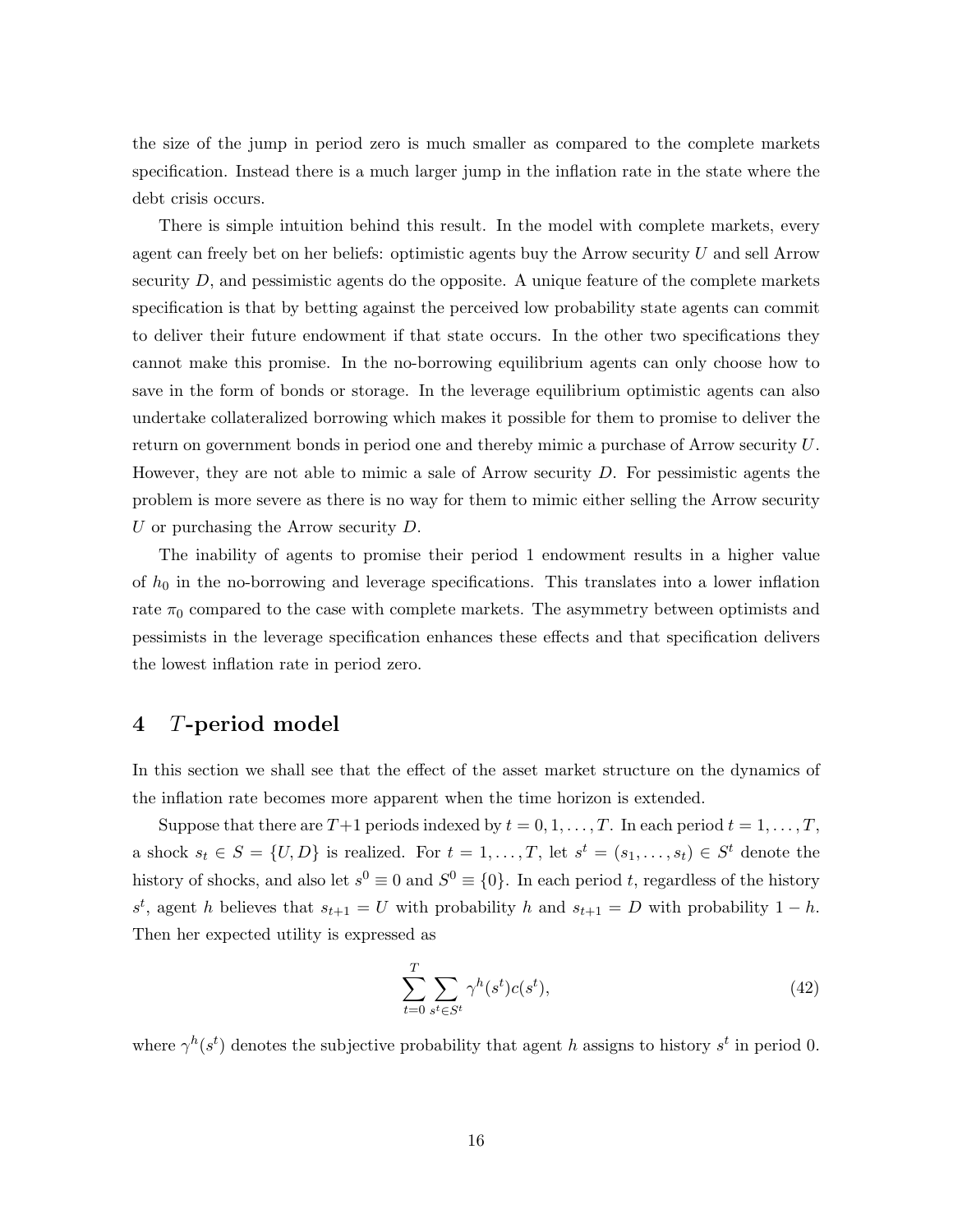That is,

$$
\gamma^h(s^t) = \begin{cases} h\gamma^h(s^{t-1}), & \text{if } s_t = U, \\ (1-h)\gamma^h(s^{t-1}), & \text{if } s_t = D, \end{cases}
$$

with  $\gamma^h(s^0) \equiv 1$ .

In each period  $t$ , all agents are endowed with equal amounts of the consumption good,  $y(s^t)$  for  $s^t \in S^t$ . For simplicity, we assume that

$$
y(st) = \begin{cases} y_0, & \text{for } t = 0, \\ 0, & \text{for all } st \text{ with } t = 1, \dots, T - 1, \\ y_T, & \text{for all } s^T. \end{cases}
$$

In addition, at the beginning of period 0, all agents are endowed with equal amounts of government debt  $\bar{B} > 0$ .

As in the two-period model, the government specifies a fiscal policy which consists of a state-contingent path of lump-sum taxes  $\{T(s^t) : s^t \in S^t, t = 0, \ldots, T\}$ . To be specific, fiscal policy takes the following form:

$$
T(st) = \begin{cases} 0, & \text{for all } st \text{ with } t = 0, \dots, T - 1, \\ T_L, & \text{for } s^T = D^T, \\ T_H, & \text{for all } s^T \neq D^T. \end{cases}
$$
(43)

The government also chooses a monetary policy which is a state-contingent path of the price of government bonds,  $\{q(s^t): s^t \in S^t, t = 0, \ldots, T\}$ . Given these government policies, the government debt  $B(s^t)$  evolves as

$$
\bar{B} = q_0 B_0,\tag{44}
$$

$$
B(s^{t-1}) = q(s^t)B(s^t), \qquad s^t \in S^t, \ t = 1, \dots, T-1,
$$
\n<sup>(45)</sup>

$$
B(s^{T-1}) = P(s^T)T(s^T), \qquad s^T \in S^T.
$$
\n(46)

Figure 2 illustrates the implications of these assumptions using an event tree for the special case where  $T = 2$ . A debt crisis only occurs when the government collects  $T_L$  taxes in the final period. Under our assumption (43), it occurs only if  $s_t = D$  for all  $t = 1, ..., T$ . In the case of  $T = 2$  illustrated in the figure this corresponds to the bottom outcome where the history is  $\{D, D\}$ . In the other three histories in the last period there is no crisis. For general T there will only be one history in the final period that produces a crisis. From this it follows that extending the horizon acts to lower the perceived probability of a crisis.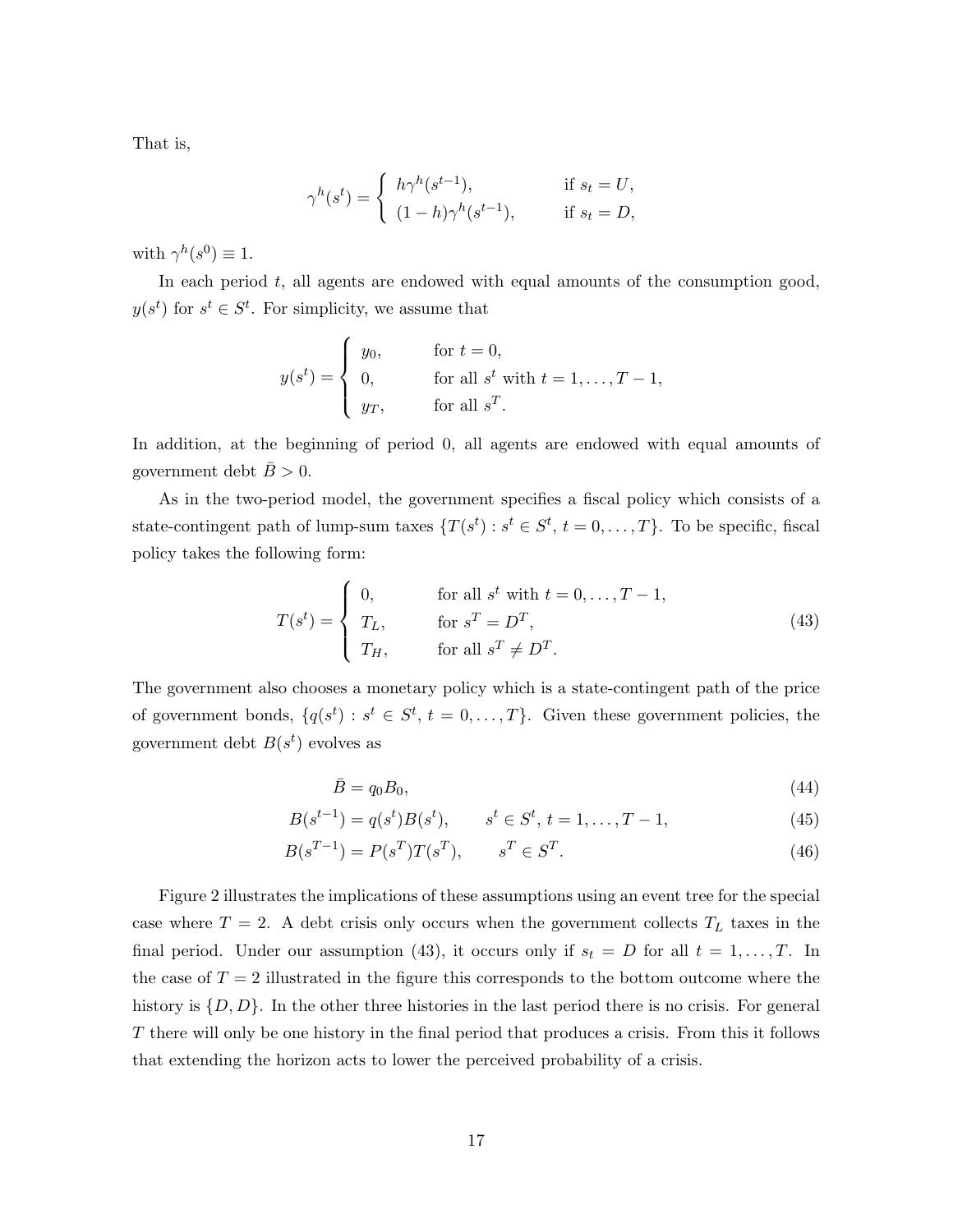#### 4.1 Complete markets

Let  $q(s_{t+1}|s^t)$  denote the price of the Arrow security traded at  $s^t$  that pays off one unit of account if and only if  $s_{t+1}$  occurs in the next period. With a complete set of Arrow securities, the flow budget constraints for each agent are given by

$$
c_0 + k_0 + \sum_{s_1 \in S} q(s_1|s^0) \frac{b(s_1|s^0)}{P_0} + q_0 \frac{b_0}{P_0} \le \frac{\bar{B}}{P_0} + y_0,\tag{47}
$$

$$
c(s^t) + k(s^t) + \sum_{s_{t+1} \in S} q(s_{t+1}|s^t) \frac{b(s_{t+1}|s^t)}{P(s^t)} + q(s^t) \frac{b(s^t)}{P(s^t)}
$$
(48)

$$
\leq \frac{b(s_t|s^{t-1})}{P(s^t)} + \frac{b(s^{t-1})}{P(s^t)} + Rk(s^{t-1}), \qquad t = 1, \dots, T-1, \ s^t \in S^t,
$$
  

$$
b(s_T|s^{T-1}) - b(s^{T-1}) = T(s_T) - T(s_T)
$$

$$
c(s^T) \le \frac{b(s_T|s^{T-1})}{P(s^T)} + \frac{b(s^{T-1})}{P(s^T)} + Rk(s^{T-1}) + y_T - T(s^T), \qquad s^T \in S^T,
$$
 (49)

$$
c(s^t), k(s^t), b(s^t) \ge 0, \qquad s^t \in S^t, t = 0, \dots, T,
$$
\n(50)

where  $b(s_{t+1}|s^t)$  denotes the quantities of the Arrow securities purchased at  $s^t$ , and  $b(s^t)$ denotes the quantities of government bonds purchased at  $s^t$ .

Given a policy  $(\{q(s^t)\}, T_H, T_L)$ , a competitive equilibrium is defined as in the two-period case.

It is also interesting to understand how the identity of the marginal buyer evolves along the path that results in a crisis. It can be shown that her identity evolves according to the following rule:

$$
h(Dt) = \frac{1}{t+2}, \qquad t = 1, 2, \dots, T,
$$
\n(51)

with  $h_0 = 1/2$ . A proof of this result can be found in the Appendix.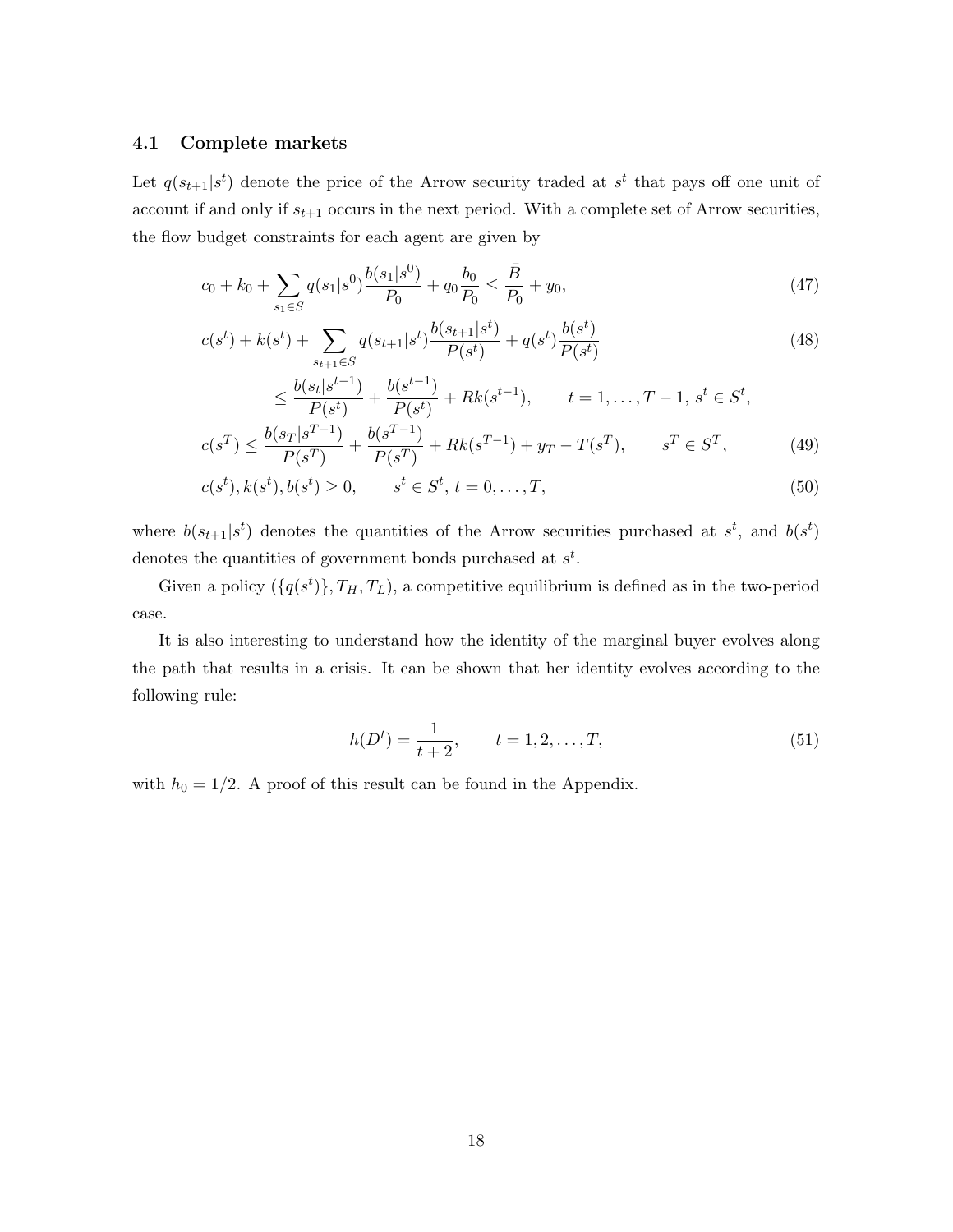#### 4.2 Leveraged purchases of government bonds

Now suppose that Arrow securities are no longer traded, and borrowing is limited by the no-default condition. The flow budget constraints for agents are

$$
c_0 + k_0 + q_0 \frac{b_0}{P_0} \le \frac{\bar{B}}{P_0} + y_0 + \phi_0,\tag{52}
$$

$$
c(s^{t}) + k(s^{t}) + q(s^{t}) \frac{b(s^{t})}{P(s^{t})}
$$
  

$$
< \frac{b(s^{t-1})}{P(s^{t})} + Bk(s^{t-1}) - Bk(s^{t-1}) + \phi(s^{t}) \qquad t-1 \qquad T-1 \quad s^{t} \in S^{t} \qquad (
$$

$$
\leq \frac{b(s^{t-1})}{P(s^t)} + Rk(s^{t-1}) - R\phi(s^{t-1}) + \phi(s^t), \qquad t = 1, \dots, T-1, \, s^t \in S^t,\tag{53}
$$

$$
c(s^T) \le \frac{b(s^{T-1})}{P(s^T)} + Rk(s^{T-1}) + y_T - T(s^T) - R\phi(s^{T-1}), \qquad s^T \in S^T,
$$
\n(54)

$$
R\phi(s^t) \le \frac{b(s^t)}{P(s^t, s_{t+1})}, \qquad t = 0, \dots, T - 1, \, s^t \in S^t, \, s_{t+1} \in S,\tag{55}
$$

$$
c(s^t), k(s^t), b(s^t) \ge 0, \qquad s^t \in S^t, t = 0, \dots, T,
$$
\n(56)

#### 4.3 Two additional numerical examples

We now consider two further numerical examples that illustrate how the properties of the model change when the time horizon is extended. In the first example all uncertainty is resolved at the end of period two. In the second example the economy ends at the end of period five.

We consider the same parameterization of the model as before. Let  $\overline{B} = 1$ ,  $y_0 = y_T = 1$ ,  $q(s^t) = 1$  for all  $s^t$  and t,  $R = 1.02$ ,  $T_H = R^{T+1}$ , and  $T_L = T_H/2$ . Also, assume that in period -1, everyone believes that  $Pr(s^T = D^T) = 0$ , that is, everyone believes that the government collects taxes of amount  $T_H$  in period T for sure. It follows that  $P_{-1} = 1$ . Recall also that  $\pi_{-1} = -1.96$  percent.

Table 2 contains results for the three period model. The first two columns report  $\pi_{-1}$ , the inflation rate in period -1, and  $\pi_0$ , the inflation rate in period zero. Columns three and four report the inflation rate in particular states. Column three reports its value in period one when the realization is  $D$  and column four reports the value of the inflation rate in period two when the realization is  $\{D, D\}$ . The final two columns of this table report the identity of the marginal purchaser in period zero and in period one when the state is D.

Consider first the results for complete markets. For this parameterization of the model the inflation rate jumps from -1.96 percent to 17.65 percent in period zero when individuals realize that there is a possibility of a debt crisis. As compared to Table 1, the size of the jump in the inflation rate in period zero is now smaller. For all agents the possibility of a fiscal crisis is lower when the model has three periods. It is now  $(1-h)^2$  as compared to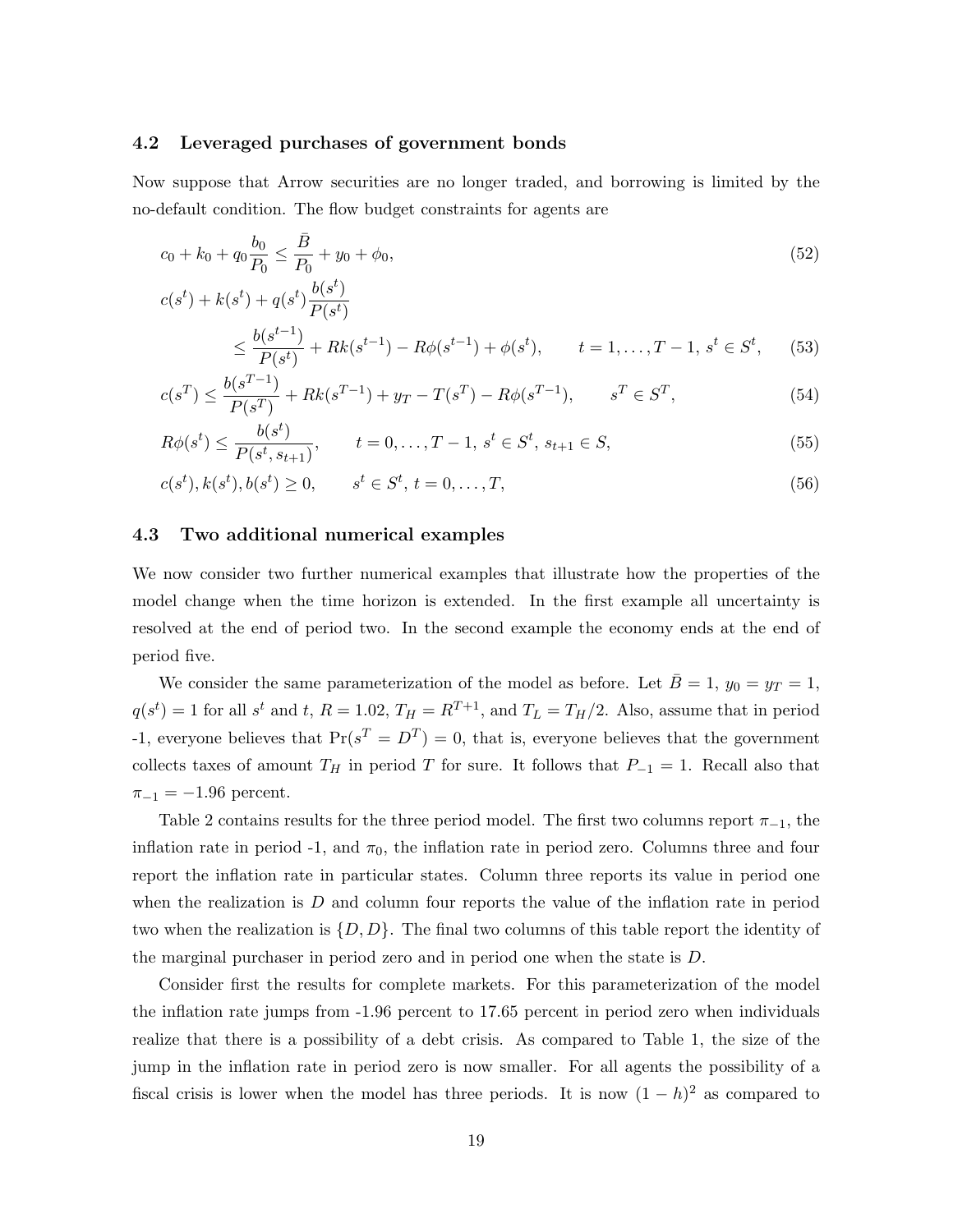$(1-h)$  before. The size of the jump in period zero at 17.65 percent is still very large. Notice also that the jump if the crisis state is realized in the final period,  $\pi(D^2)$ , is smaller when the horizon is extended by one period. Extending the horizon tends to smooth out the inflation response in the complete markets specification.

It is also interesting to consider the dynamics of the marginal buyer. In the two period model the marginal buyer is  $h_0 = 1/2$  or the midpoint of the interval. This continues to be the case in the three period model. In period 1 when the state  $D$  is realized the net worth of the optimistic individuals with  $h > h_0$  falls to zero. The remaining individuals with positive net worth enter into new agreements and it follows from equation (51) that the new marginal purchaser is  $h(D) = 1/3$ .

Observe next that the properties of the model are very different when we use the market structure with leverage. The size of the inflation rate response is now very small (-1.09 percent) when the news arrives in period zero. For purposes of comparison, in the two period model inflation increased to 9.46 percent in period zero. This response is also qualitatively quite different from the complete markets specification. In the specification with leverage there is still deflation immediately after the news arrives whereas with complete markets the inflation rate is very large and positive. A further distinction between the two period and three period model is that the inflation rate is now slightly lower in the final period. In the two period model it is 75.62 percent in the final period in the three period model it falls to 71.89 percent. However, the gap between the inflation rate in the final period and the inflation rate in period zero is now larger.

A further important distinction between the two market structures relates to the dynamics of the marginal buyer. For complete markets we know from (51) that the marginal buyer in period zero is always  $h_0 = 1/2$  regardless of the number of periods in the model. In the leverage specification the opposite is the case. The identity of the marginal buyer in period zero increases as the number of periods in the model is increased. Suppose next that we follow the path leading to the crisis state and consider the period prior to the crisis. Along this leg of the event tree we see that the identity of the marginal buyer in the three period model, 0.75, is quite close to the identity of the marginal buyer in the two period model, 0.79.

Taken together these results suggest that increasing the horizon acts to reduce the impact response of inflation at the time news arrives about the possibility of a future crisis and concentrate its response in the crisis state.

To make this point more transparent we report results for the model with a six period planning horizon in Figure 3. Figure 3 plots the inflation rate for the complete markets specification and the leverage specification. Observe that for the complete markets specification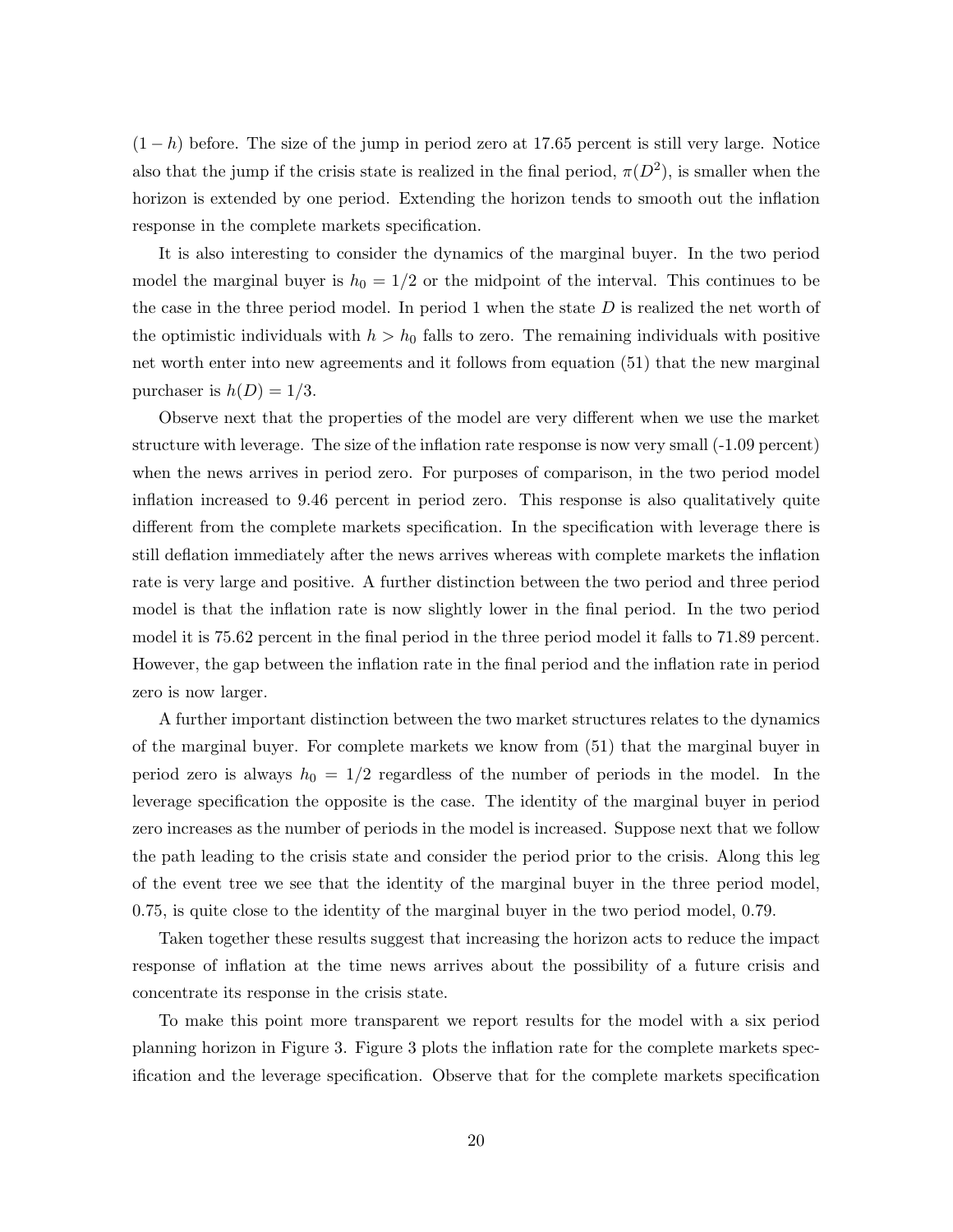the smoothing property is more pronounced. The inflation rate now jumps to 7 percent in period zero and then rises slowly but steadily to a maximum of about 14 percent.

The concentration of inflation in the crisis state that occurs in the leverage specification is much more pronounced in the six period model. In fact, there is no longer a discernible jump in the inflation rate in period zero.<sup>5</sup> We previously saw in the three period model that the inflation rate turned positive in period 1. Here we can see very clearly that increasing the horizon acts to delay the response of the inflation rate. In period 3, for instance, the inflation rate is still very low at -1.01 percent. It is only in period four that we see a substantial increase in the inflation rate to 10.97 percent. The biggest increase is concentrated in the final period when the crisis state is realized (71.57 percent). This is very close to the value of the inflation rate in the crisis state in the three period model (71.89 percent).

This fact can be related to the identity of the marginal buyer in the period before the crisis. For the three period model her identify was (about) 0.75. Interestingly, her identity is also about 0.75 in the six period model. This is why the final period inflation rate is very similar in the two simulations.

### 5 Explicit default

We now turn to consider a setting with explicit default and long-term debt. We will assume that this is the only way default can occur. In particular, price levels  $\{P(s^t)\}\$ are now given exogenously and thus the price level is no longer determined by fiscal policy. These assumptions are designed to reflect the situation of a small country (or state) that is a member of a currency union.

Let  $\bar{B}$  be the face value of government debt in period 0 and suppose that it does not issue any new debt in any other period. All government debt is long-term and matures in the last period, T. Moreover, suppose that the government only collects taxes in the last period. Under these assumptions the nominal outstanding value of government debt is  $\overline{B}$  in all but the last period.

As before, a shock  $s_t \in \{U, D\}$  is realized in each period t. The government defaults in period T only if  $s^T = D^T$ ; it repays the full amount of  $\bar{B}$  otherwise. When the government defaults, it repays only a fraction  $\alpha \in (0,1)$  of  $\overline{B}$ . It follows that the amount of taxes collected

<sup>5</sup>Using Matlab the increase in the size of the inflation rate between period -1 and zero is 2e-014 which is close to the limits of machine precision.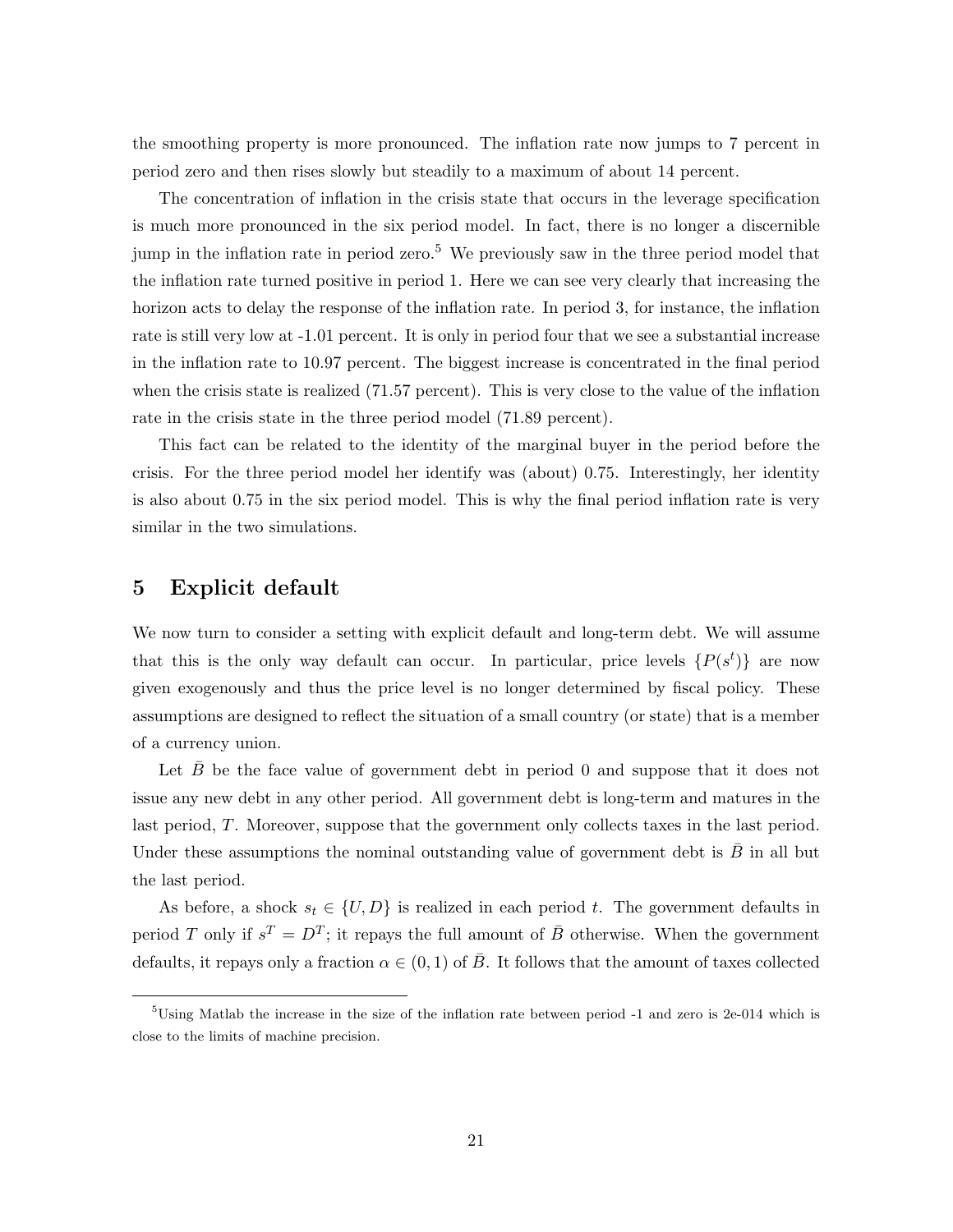in the last period,  $T(s^T)$ , is given by

$$
T(s^T) = \alpha(s^T) \frac{\bar{B}}{P(s^T)},
$$

where  $\alpha(s^T)$  is defined as

$$
\alpha(s^T) = \begin{cases} \alpha, & \text{if } s^T = D^T, \\ 1, & \text{otherwise.} \end{cases}
$$

In the complete markets specification, the flow budget constraints for each agent are given by

$$
c_{0} + k_{0} + \sum_{s_{1} \in S} q(s_{1}|s^{0}) \frac{b(s_{1}|s^{0})}{P_{0}} + q_{0} \frac{b_{0}}{P_{0}} \leq q_{0} \frac{\bar{B}}{P_{0}} + y_{0},
$$
  
\n
$$
c(s^{t}) + k(s^{t}) + \sum_{s_{t+1} \in S} q(s_{t+1}|s^{t}) \frac{b(s_{t+1}|s^{t})}{P(s^{t})} + q(s^{t}) \frac{b(s^{t})}{P(s^{t})}
$$
  
\n
$$
\leq \frac{b(s_{t}|s^{t-1})}{P(s^{t})} + q(s^{t}) \frac{b(s^{t-1})}{P(s^{t})} + Rk(s^{t-1}), \qquad t = 1, ..., T - 1, s^{t} \in S^{t},
$$
  
\n
$$
c(s^{T}) \leq \frac{b(s_{T}|s^{T-1})}{P(s^{T})} + \alpha(s^{T}) \frac{b(s^{T-1})}{P(s^{T})} + Rk(s^{T-1}) + y_{T} - T(s^{T}), \qquad s^{T} \in S^{T},
$$
  
\n
$$
c(s^{t}), k(s^{t}), b(s^{t}) \geq 0, \qquad s^{t} \in S^{t}, t = 0, ..., T,
$$

The market clearing condition is

$$
\int_0^1 b^h(s^t) \, dh = \bar{B}, \qquad \text{for all } s^t \in S^t \text{ and } t = 0, \dots, T - 1,
$$
\n
$$
\int_0^1 b^h(s_{t+1}|s^t) \, dh = 0, \qquad \text{for all } s^t \in S^t, \, s_{t+1} \in S, \text{ and } t = 0, \dots, T - 1,
$$
\n
$$
\int_0^1 (c_0^h + k_0^h) \, dh = y_0,
$$
\n
$$
\int_0^1 (c^h(s^t) + k^h(s^t)) \, dh = \int_0^1 Rk^h(s^{t-1}) \, dh, \qquad \text{for all } s^t \in S^t \text{ and } t = 0, \dots, T - 1,
$$
\n
$$
\int_0^1 c^h(s^T) \, dh = y_T + \int_0^1 Rk^h(s^{T-1}) \, dh, \qquad \text{for all } s^T \in S^T.
$$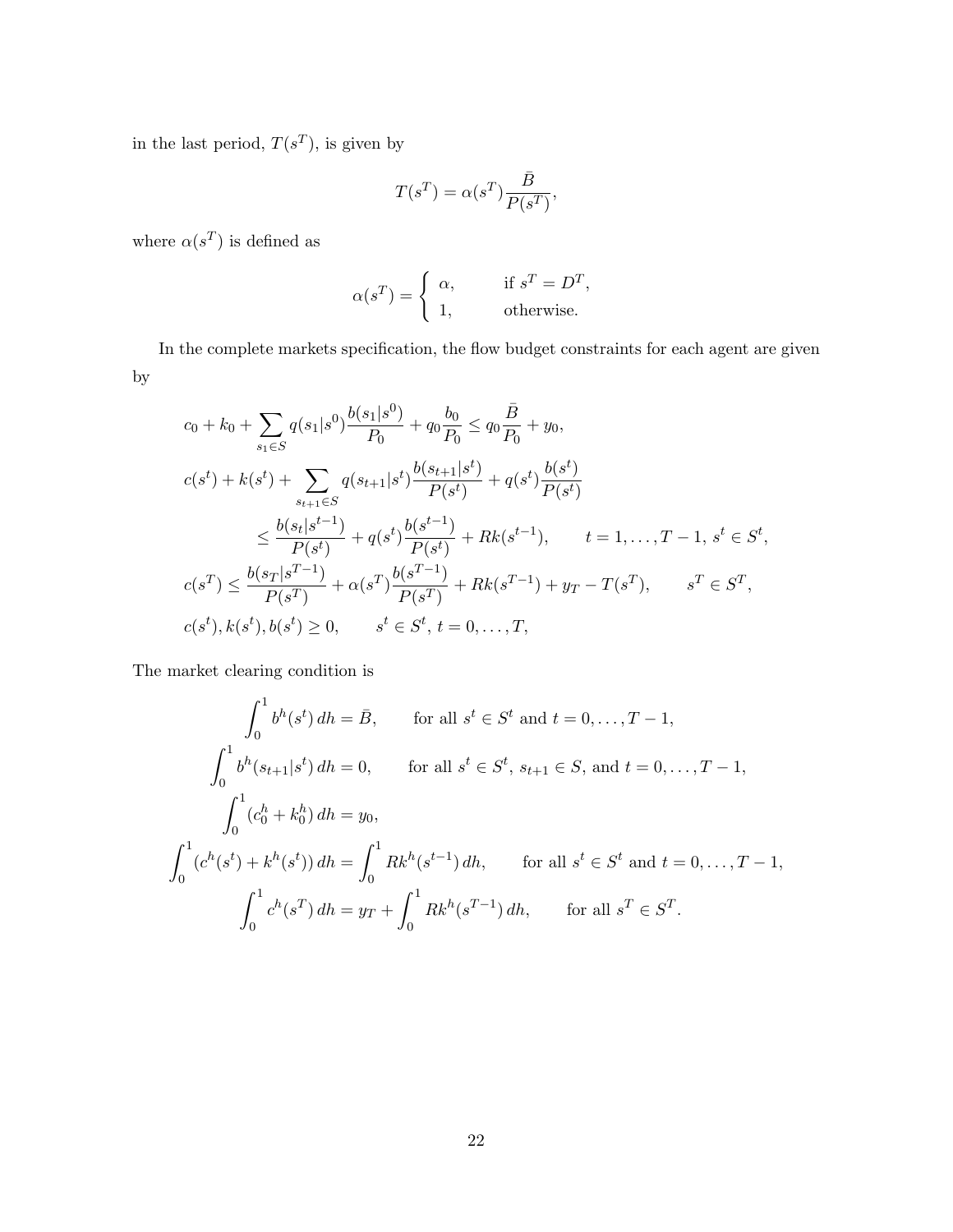In the leverage specification, the flow budget constraints are given by

$$
c_{0} + k_{0} + q_{0} \frac{b_{0}}{P_{0}} \leq q_{0} \frac{\bar{B}}{P_{0}} + y_{0} + \phi_{0},
$$
  
\n
$$
c(s^{t}) + k(s^{t}) + q(s^{t}) \frac{b(s^{t})}{P(s^{t})}
$$
  
\n
$$
\leq q(s^{t}) \frac{b(s^{t-1})}{P(s^{t})} + Rk(s^{t-1}) - R\phi(s^{t-1}) + \phi(s^{t}), \qquad t = 1, ..., T - 1, s^{t} \in S^{t},
$$
  
\n
$$
c(s^{T}) \leq \alpha(s^{T}) \frac{b(s^{T-1})}{P(s^{T})} + Rk(s^{T-1}) + y_{T} - T(s^{T}) - R\phi(s^{T-1}), \qquad s^{T} \in S^{T},
$$
  
\n
$$
R\phi(s^{t}) \leq q(s^{t}, s_{t+1}) \frac{b(s^{t})}{P(s^{t}, s_{t+1})}, \qquad t = 0, ..., T - 2, s^{t} \in S^{t}, s_{t+1} \in S,
$$
  
\n
$$
R\phi(s^{T-1}) \leq \alpha(s^{T-1}, s_{T}) \frac{b(s^{T-1})}{P(s^{T-1}, s_{T})}, \qquad s^{T-1} \in S^{T-1}, s_{T} \in S,
$$
  
\n
$$
c(s^{t}), k(s^{t}), b(s^{t}) \geq 0, \qquad s^{t} \in S^{t}, t = 0, ..., T.
$$

The market clearing conditions have a similar form to before.

Suppose that the nominal interest rate in the world is constant and given by  $1/\bar{q}$ . It follows that the price level evolves as  $P_{t+1}/P_t = 1/(R\bar{q})$ . In the following numerical example, we set  $\bar{q} = R = 1.02; y_0 = y_T = \bar{B} = 1; \alpha = 0.2.$  Let  $\rho(D^t)$  denote the log yield of the government debt in state  $D<sup>t</sup>$  for each period t. That is,

$$
\rho(D^t) \equiv -\frac{1}{T-t} \ln[q(D^t)], \qquad t = 0, ..., T-1.
$$

As before, we assume that prior to period 0, everyone believes that the probability of the government defaulting is zero, that is,  $\alpha(s^T) = 1$  for all  $s^T$ . It follows that the log yield in period  $t = -1$ ,  $\rho_{-1}$ , is equal to  $-\ln(\bar{q})$ .

Table 3 reports results for the complete markets and the leverage specifications for the case where  $T = 4$ . Consider the complete markets specification first. When the news arrives in period zero the prospect of a future default on the long-term bond produces a jump in its yield from 1.98 percent to 6.34 percent. As before the marginal buyer  $h_0 = 1/2$ . Along the path towards default  $h(D<sup>t</sup>)$  falls in exactly the same way as before, at the rate  $1/(t+2)$ . Along the path to default optimistic agents from the previous period get wiped out when the  $D$  event is realized. They have zero wealth and are inactive in subsequent periods along this path. The result is that  $h(D<sup>t</sup>)$  falls quickly. A lower value of  $h(D<sup>t</sup>)$  implies successively lower prices on government debt or alternatively higher yields.

In the leverage specification there is once again a delayed response. In period zero  $h_0$  is virtually one and the yield on the long term bond does not respond to the news. Along the path leading to default optimistic individuals experience a gradual tightening in the amount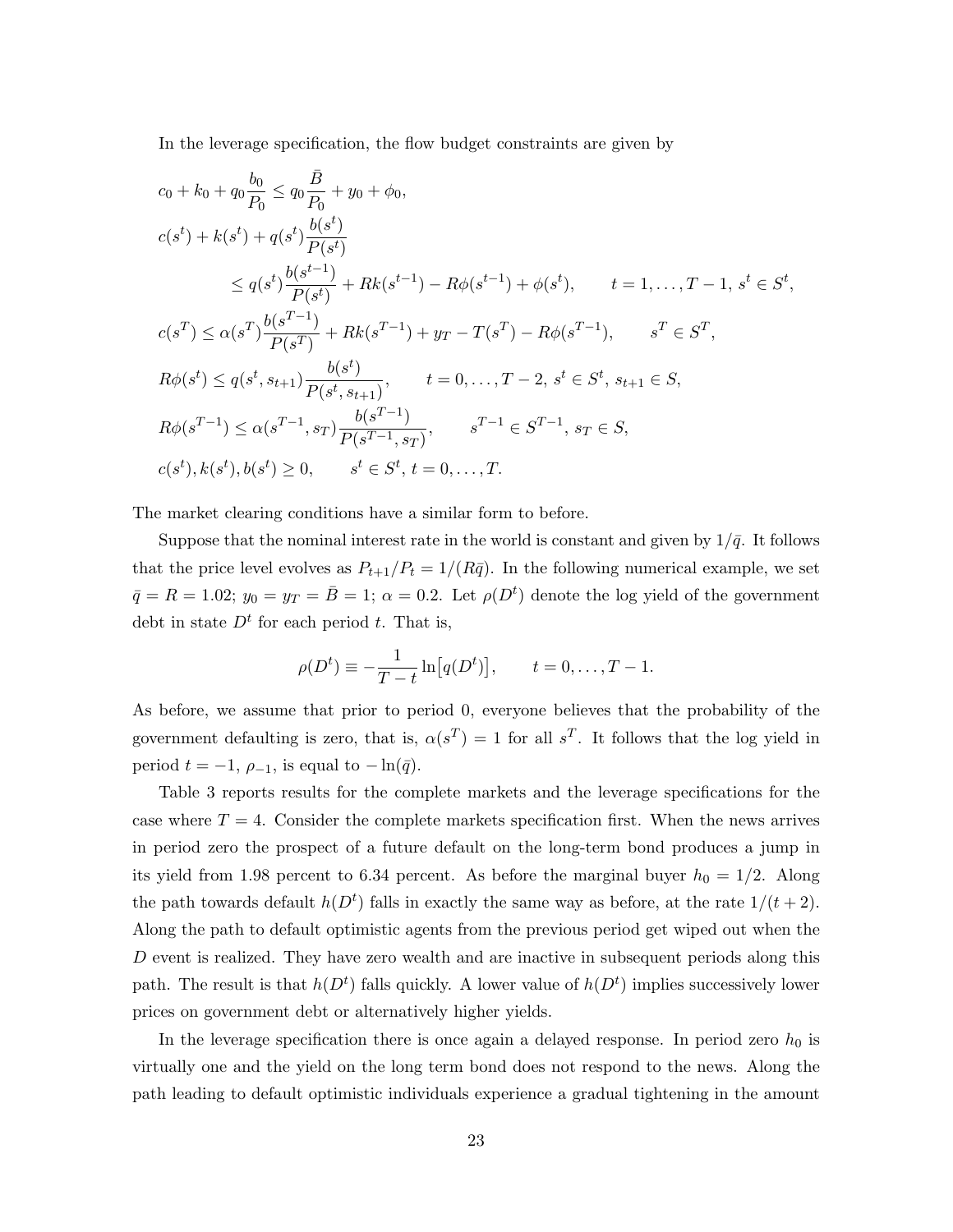that they can borrow as the price of the long-term bond increases. However, optimistic agents continue to be active and the declines in  $h(D<sup>t</sup>)$  are much smaller here as compared to the complete markets case. This results in a higher price (lower yield) on the long term bond in all periods along this path relative to the complete markets benchmark.

### 6 Discussion

The results we have presented are based on a very stark model that is designed to capture the essential features of the world we are attempting to model. We believe though that these results also apply in more general and complex environments. We now turn to discuss the robustness of our findings to some of our principal assumptions.

The single most important assumption driving our results is the restriction on short sales of government debt. It is well known that some institutional investors take short positions on sovereign debt. However, the data presented in Table 4 indicates that the financial sector as a whole has a very large long position in government debt in both the U.S. and Japan.

Table 4 provides data on ownership of government debt in these two countries. In the U.S., financial institutions hold 68 percent of total outstanding privately held debt.<sup>6</sup> In Japan the ratio is even higher. Almost 84 percent of privately held debt is held by financial institutions.

Another piece of evidence that suggests that financial frictions on short sales of government debt are significant is the gap on mortgage and government bond rates. If it was cheap to short sovereign debt this would be a much cheaper way to finance a mortgage. Table 5 reports spreads of government bond yields and mortgage rates for the U.S. and Japan at alternative maturities. U.S. spreads range from a high of 2.84 percent to 0.51 percent. In Japan they range from 1.22 percent to 0.46 percent. Loan origination costs increase the gap even further.

Finally it is not unusual for governments to introduce a state dependent form of restriction on short sales that make it more difficult to short government debt in states of nature where the risk of default is elevated. For instance, in August of 2011 as risk premia on their sovereign debt shot up governments in Belgium, France, Italy and Spain all imposed bans on short sales. According to the results in Section 5 these actions are an effective way to lower yields. In our current model though they have no implications for the probability of default.

A second issue relates to the specific motives of why particular individuals/sectors take long leveraged positions in government debt when the risk of a crisis increases. The model relies on heterogeneous beliefs to generate differences in demand for government debt. Our

<sup>6</sup>Our definition of privately held is based on the depositor. Thus we classify public pension plans and central bank holdings as part of privately held debt.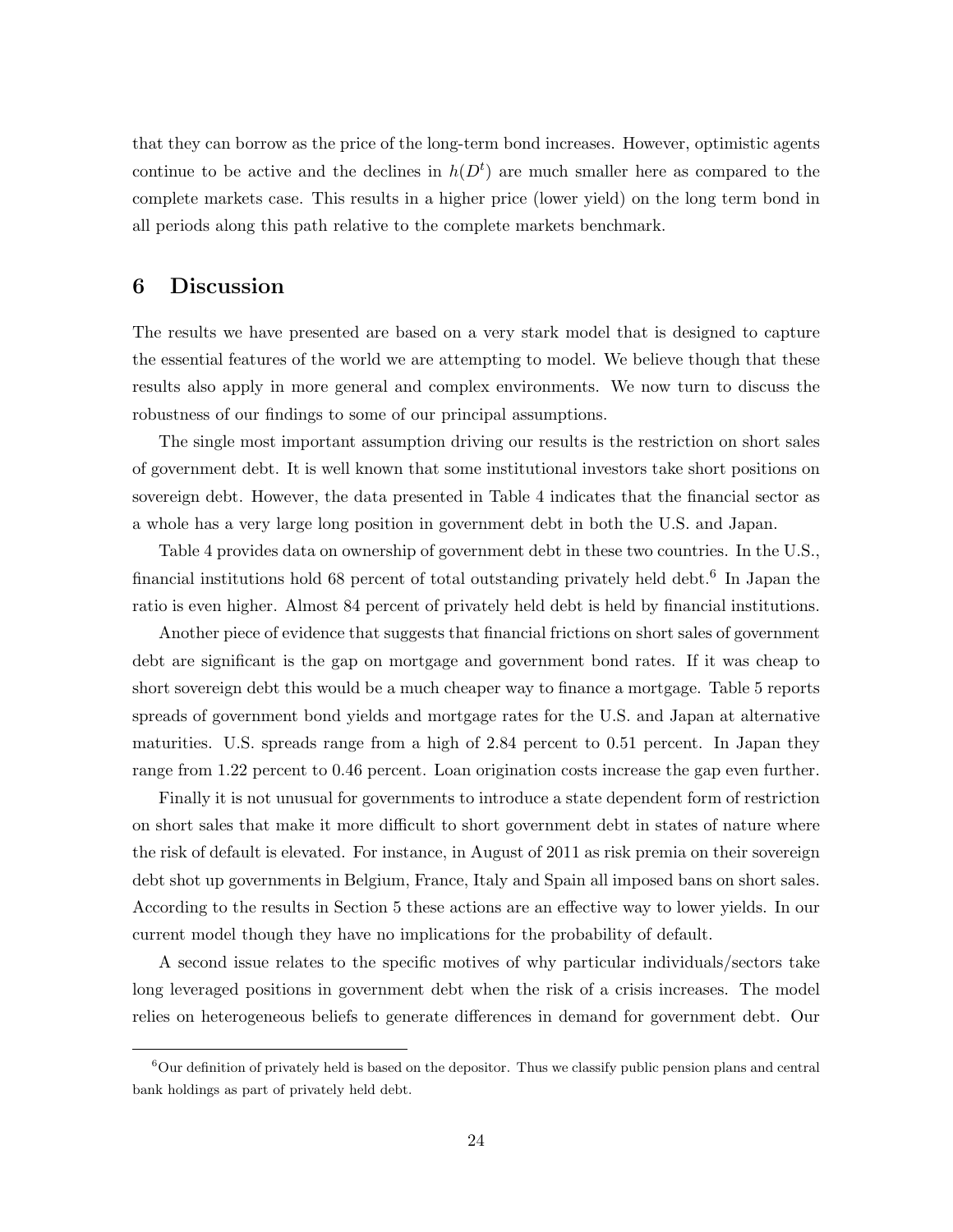results would also go through if these differences in demand were produced by alternative differences in preferences such as differences in risk aversion. Government debt is risky and safe storage is not. With differences in risk aversion less risk averse individuals will borrow from the high risk averse types to purchase more government debt.

In the real world leveraged purchases of government debt are central to financial intermediation. To see why this is the case consider the following strategy that optimistic individuals undertake in our economy: borrow from pessimistic individuals and use these resources to purchase government debt. In the real world this is a central role of the financial services sector: it accepts deposits and purchases government debt. Institutional restrictions such as capital requirements provide specific incentives for banks to behave in this way. If a bank uses any new deposits it receives to purchase government bonds, this increases tier one capital and thereby helps a bank to meet its capital requirements. Another institutional constraint applies to public pension plans which are required to take long leveraged positions on government debt.

We have assumed in the numerical examples that  $q(s^t) = 1$  for all  $s^t$  or that the nominal interest rate is zero in all histories. That assumption was made to capture the current situations of Japan and the U.S. However, this assumption is not essential to our results. Our results would also go through though if  $1/q > 1$ . Setting  $1/q > 1$  would just scale up the inflation rate.

### 7 Conclusion

In this paper we have described the evolution of inflation in an economy that faces a surprise increase in the risk of a sovereign debt crisis. A debt crisis is a situation where taxes remain low and the government budget constraint can only be satisfied by a large increase in the price level which deflates the real value of government liabilities. We have found that if markets are complete the inflation rate jumps on the date that the risk of a crisis is perceived to increase and remains high. We also described an alternative market structure with short sale restrictions. Our principal result is that under this alternative there is no discernible impact response of the inflation rate to an increase in the risk of default. Inflationary pressure can remain low for many periods and becomes concentrated in the states of nature where the crisis occurs. In short, the message of our paper is that the fact that the inflation rate is low today does not mean that the risk of a future crisis is low.

We also considered a setting with long-term government debt and explicit default. Our results suggest that actions by governments to rule out short selling of government debt are,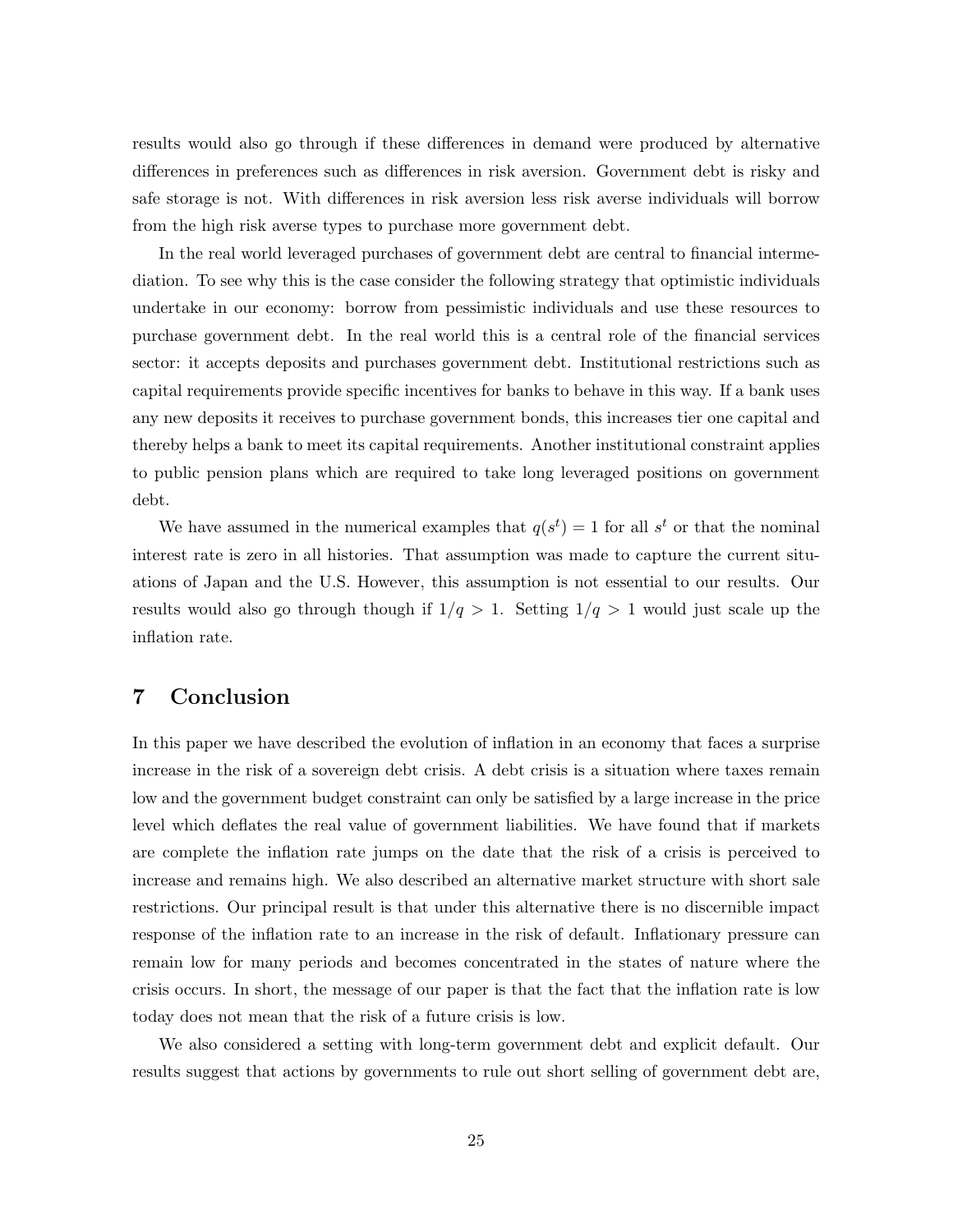in principal, an effective way to reduce the response of prices. However, in our model the default event is not effected by these actions. In our future work we plan to consider settings where the probability of default is endogenous such as in Bi (2011) or Davig, Leeper and Walker (2011).

### 8 Appendix

#### 8.1 Equilibrium level of leverage

Here we follow Geanakoplos (2003, 2010) and discuss how the equilibrium level of leverage is determined in our model. Consider the two period model in which a variety of loans are traded in period zero. The unit of each loan is normalized so that one unit of each loan requires one unit of collateral (government debt). One unit of type  $j$  loan is a promise to pay j units of goods in period one. All loans are assumed to be non-recourse. It follows that the actual repayment made in period one by an agent who obtains a unit of type  $j$  loan repays in period zero is  $\{j, 1/P(s_1)\}$  for each  $s_1 \in S$ . Let J denote the set of loans traded in period 0, which is assumed to be finite. We assume that

$$
j^* \equiv 1/P(D) \in J.
$$

Note that the loan of type  $j^*$  corresponds to the loan considered in the main text. Here we show that only loans of type  $j^*$  are traded in equilibrium.

Let  $\rho_{j,0}$  be the price of a unit of type j loan in period 0, and  $a_{j,0}$  be the amount of type j loan obtained in period 0. Then the budget constraints for each agent can be expressed as

$$
c_0 + k_0 + q_0 \frac{b_0}{P_0} \le \frac{\bar{B}}{P_0} + y_0 + \sum_{j \in J} \rho_{j,0} a_{j,0}
$$
  

$$
\sum_{j \in J} \max(a_{j,0}, 0) \le b_0
$$
  

$$
c(s_1) \le Rk_0 + \frac{b_0}{P(s_1)} - T(s_1) + y_1 - \sum_{j \in J} a_{j,0} \min\left(j, \frac{1}{P(s_1)}\right)
$$

Define  $h_0$  be the identity of the agent who is indifferent between government debt and storage:

$$
\frac{q_0}{P_0} = \frac{1}{R} \left\{ h_0 \frac{1}{P(U)} + (1 - h_0) \frac{1}{P(D)} \right\}
$$

Without loss of generality, we assume that  $j < 1/P(U)$  for all  $j \in J$ . We use the noarbitrage condition to determine  $\rho_{j,0}$ . First, since loans of type  $j \leq 1/P(D)$  are risk-free, we have

$$
\rho_{j,0} = \frac{j}{R}, \qquad \text{for } j \leq \frac{1}{P(D)}.
$$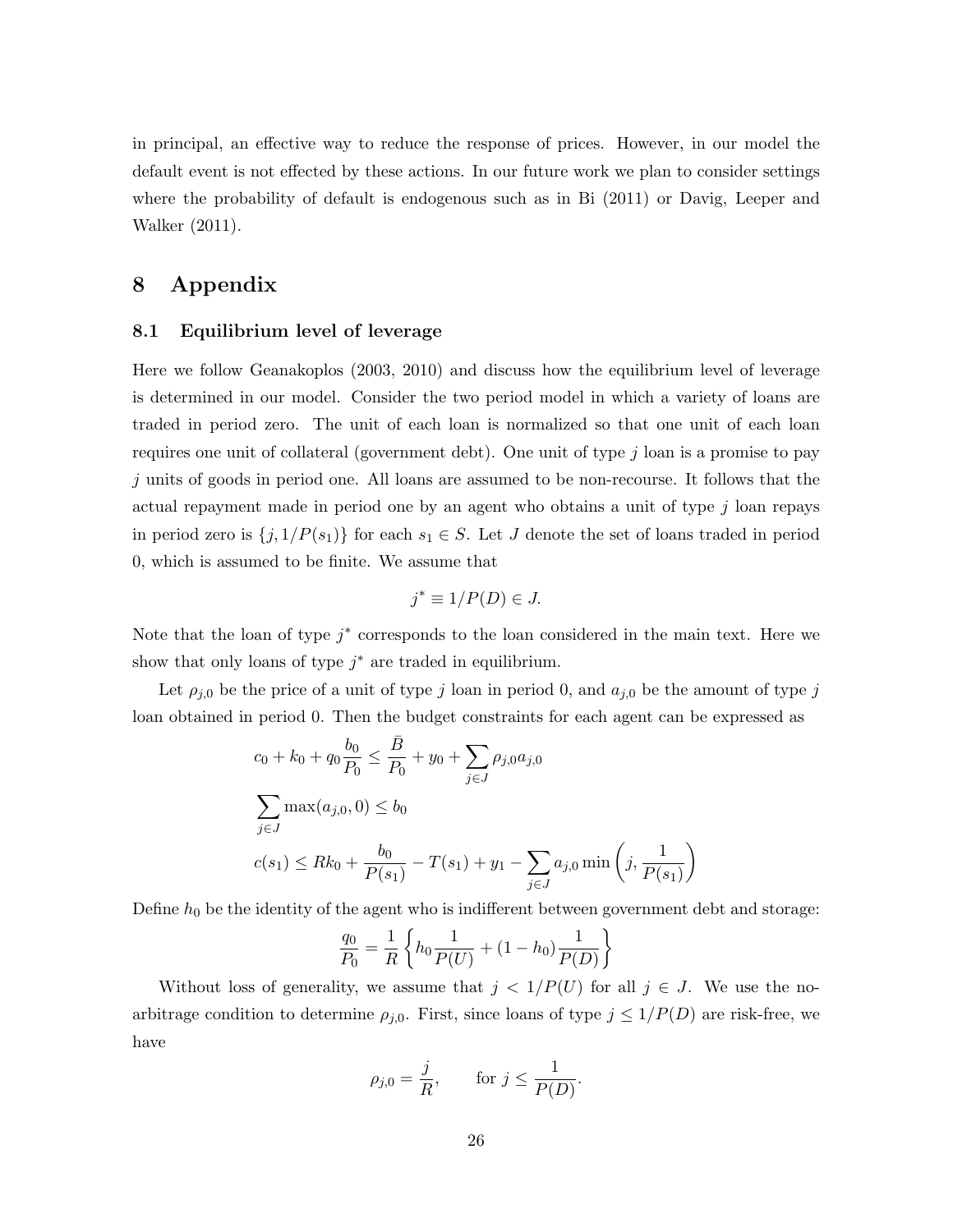Next consider loans of type  $j \in (1/P(D), 1/P(U))$ . One unit of such a loan yields j in state U and  $1/P(D)$  in state D. It is thus equivalent to the following portfolio: (i) obtain x units of type  $j^*$  loan and purchase x units of government debt; and (ii) make one unit of type  $j^*$ loan, where

$$
x = \frac{j - \frac{1}{P(D)}}{\frac{1}{P(U)} - \frac{1}{P(D)}}.
$$

It follows that

$$
\rho_{j,0} = x \left( \frac{q_0}{P_0} - \rho_{j^*,0} \right) + \rho_{j^*,0}.
$$

This equation can be rewritten as

$$
\rho_{j,0} = \frac{1}{R} \left\{ h_0 j + (1 - h_0) \frac{1}{P(D)} \right\}, \quad \text{for } j \in \left( \frac{1}{P(D)}, \frac{1}{P(U)} \right).
$$

Now let us examine the demand and supply of each type of loans. Let us start with loans of type  $j \leq j^* = 1/P(D)$ . These loans are risk-free and their rate of return is R. Thus, agents  $h \leq h_0$  are indifferent across these types of loans. For agents  $h > h_0$ , the interest rate on these loans is less than their expected rate of return on government debt. If agent h obtains one unit of type  $j \leq j^*$  loan and purchase one unit of government debt, she obtains  $1/P(s_1) - j$ in state  $s_1$  in period one. Thus, the expected rate of return on such a portfolio for her is

$$
\frac{h\left(\frac{1}{P(U)}-j\right)+(1-h)\left(\frac{1}{P(D)}-j\right)}{\frac{q_0}{P_0}-\frac{j}{R}} = R\frac{h\frac{1}{P(U)}+(1-h)\frac{1}{P(D)}-j}{h_0\frac{1}{P(U)}+(1-h_0)\frac{1}{P(D)}-j}
$$

$$
\leq R\frac{h\frac{1}{P(U)}+(1-h)\frac{1}{P(D)}-j^*}{h_0\frac{1}{P(U)}+(1-h_0)\frac{1}{P(D)}-j^*},
$$

for  $j \leq j^*$  and  $h > h_0$ , where the inequality is strict for  $j < j^*$ . It follows that agents  $h > h_0$ strictly prefers loans of type  $j^*$  to loans of type  $j < j^*$ .

Next consider loans of type  $j > j^*$ . If agent h provide such a loan, the expected rate of return is

$$
\frac{1}{\rho_j} \left\{ hj + (1-h)\frac{1}{P(D)} \right\} = R \frac{hj + (1-h)\frac{1}{P(D)}}{h_0j + (1-h_0)\frac{1}{P(D)}} \n< R, \quad \text{for } h \le h_0 \text{ and } j > j^*.
$$

That is, agents  $h \leq h_0$  strictly prefers providing loans of type  $j^*$  to providing loans of type  $j > j^*$ . On the other hand, if agent h obtains one unit of type  $j > j^*$  loan and purchase one unit of government debt, the expected rate of return is

$$
\frac{h\left\{\frac{1}{P(U)} - j\right\}}{\frac{q_0}{P_0} - \rho_j} = R \frac{h}{h_0}
$$

,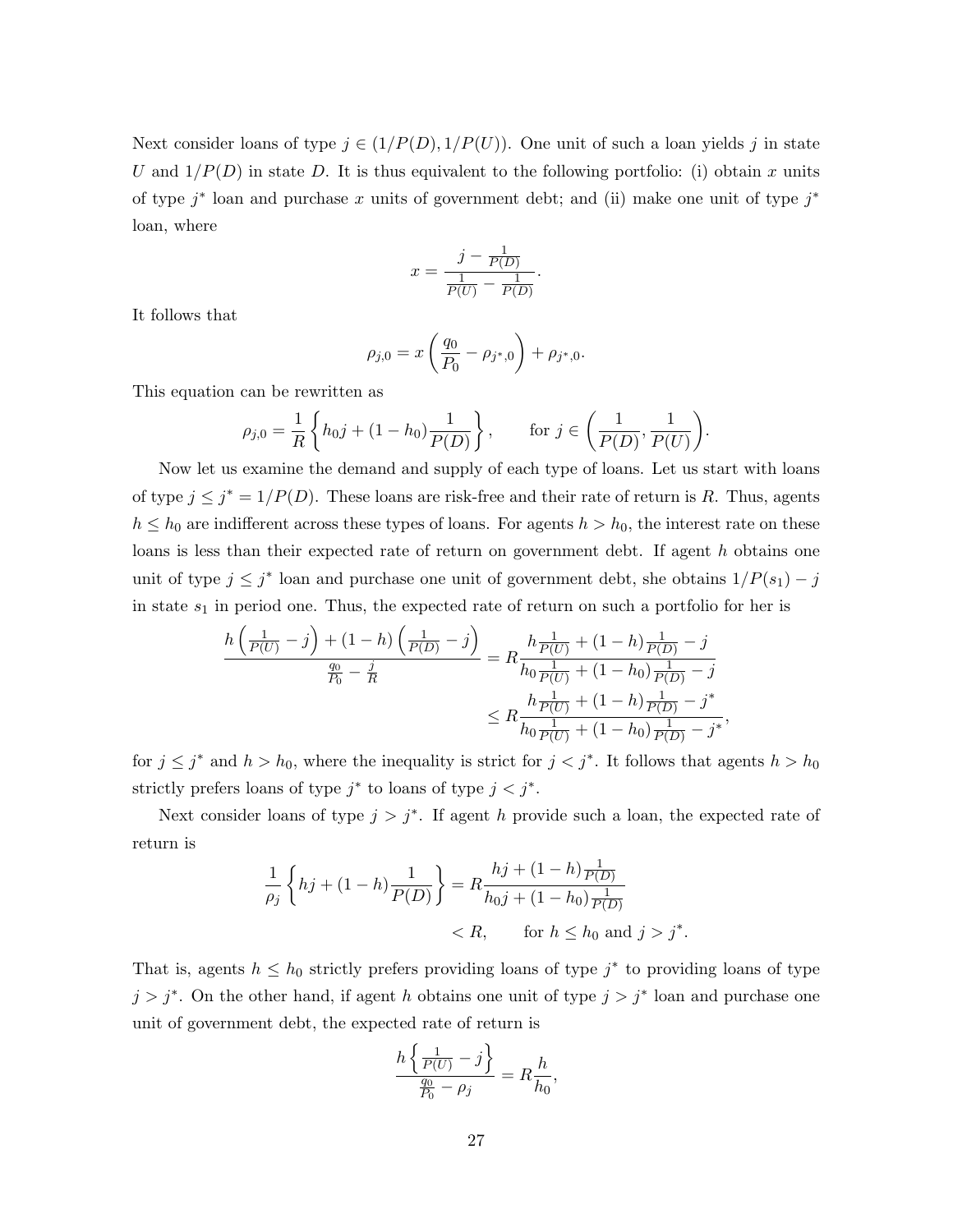which is independent of j. Thus, agents  $h > h_0$  are indifferent among loans of type  $j \geq j^*$ .

The above argument proves that only type  $j^*$  loans are traded in equilibrium. This completes the proof.

#### 8.2 Marginal agents in the complete-markets specification

Here we prove that the marginal buyers at history  $D^t$ ,  $h(D^t)$ , is  $1/(t+2)$  in the completemarkets specification. With complete markets, we can write the present-value budget constraint for agent h at history  $s^t$  as:

$$
\sum_{u=t}^{T} \sum_{s^u | s^t} q(s^u | s^t) \frac{P(s^u)}{P(s^t)} c(s^u) \le W^h(s^t),
$$

where  $W^h(s^t)$  is the beginning-of-period wealth of agent h in history  $s^t$ :

$$
W^{h}(s^{t}) \equiv \frac{b^{h}(s_{t}|s^{t-1})}{P(s^{t})} + \frac{b^{h}(s^{t-1})}{P(s^{t})} + Rk^{h}(s^{t-1}) + \sum_{s^{T}|s^{t}} q(s^{T}|s^{t}) \frac{P(s^{T})}{P(s^{t})} \{y_{T} - T(s^{T})\},\,
$$

and  $q(s^u|s^t)$  is defined as

$$
q(s^u|s^t) = q(s_{t+1}|s^t) \times \cdots \times q(s_u|s^{u-1}).
$$

Note that at each history  $s^t$ ,  $W^h(s^t)$  is either 0 or some constant  $\bar{W}(s^t) > 0$ , which does not depend on h.

Let us restrict attention to the histories of the form  $s^t = D^t$ ,  $t = 0, \ldots, T - 1$ . Note that

$$
W^{h}(D^{t+1}) = \begin{cases} 0, & \text{for } h > h(D^{t}), \\ \bar{W}(D^{t+1}), & \text{for } h \le h(D^{t}), \end{cases}
$$
  

$$
W^{h}(D^{t}, U) = \begin{cases} 0, & \text{for } h \notin [h(D^{t}), h(D^{t-1})], \\ \bar{W}(D^{t}, U), & \text{for } h \in [h(D^{t}), h(D^{t-1})]. \end{cases}
$$

Furthermore, we have

$$
h(Dt)\overline{W}(Dt+1) = \{h(Dt-1) - h(Dt)\}\overline{W}(Dt, U)
$$
  
=  $Rt+1y_0 + R-T+t+1y_T.$ 

It follows that

$$
\frac{\bar{W}(D^{t+1})}{\bar{W}(D^t, U)} = \frac{h(D^{t-1}) - h(D^t)}{h(D^t)}.
$$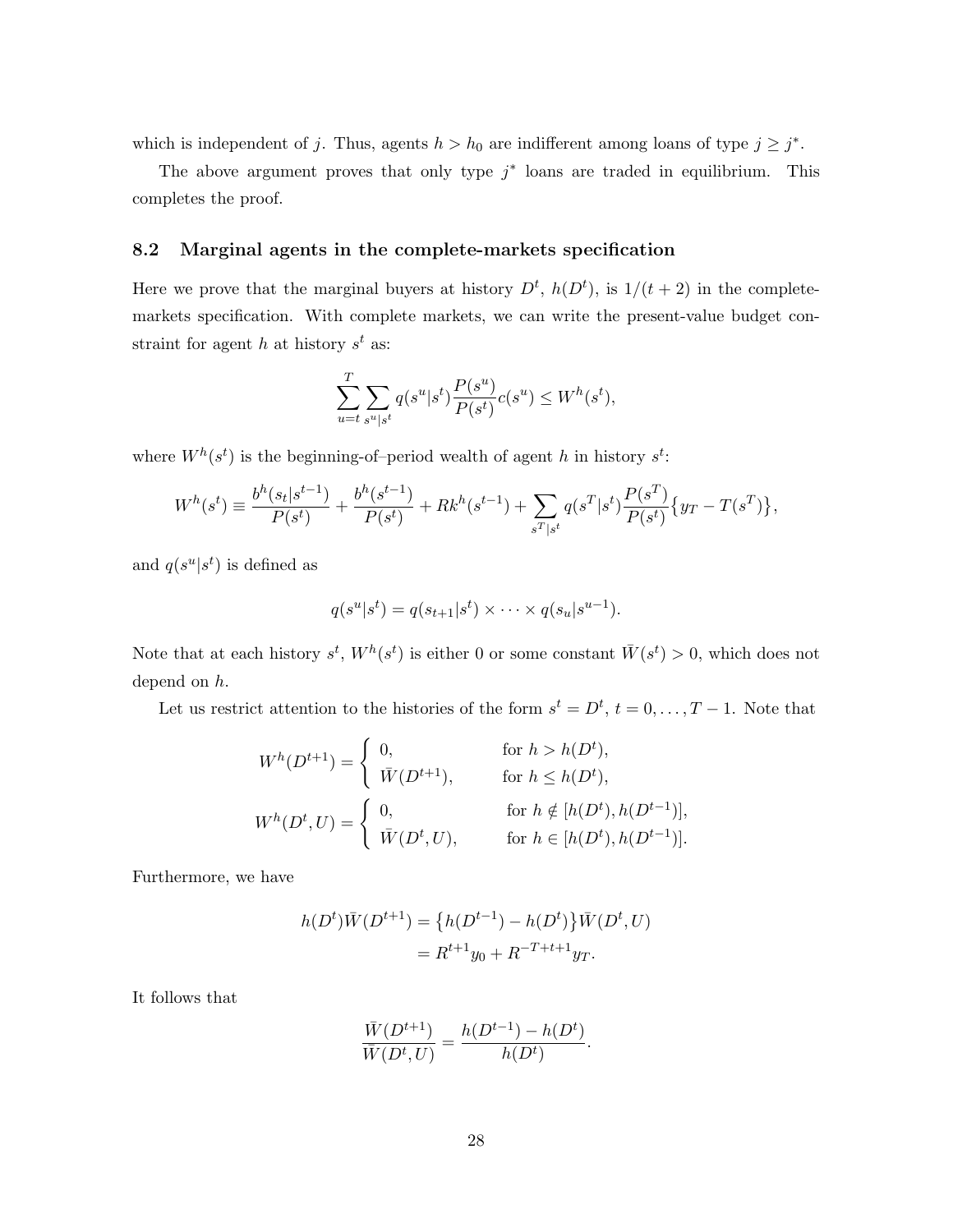On the other hand,

$$
\bar{W}(D^t) = \frac{q(U|D^t)P(D^t, U)}{P(D^t)} \bar{W}(D^t, U) \n= \frac{q(D|D^t)P(D^{t+1})}{P(D^t)} \bar{W}(D^{t+1})
$$

It follows that

$$
\frac{\frac{q(U|D^t)P(D^t,U)}{P(D^t)}}{\frac{q(D|D^t)P(D^{t+1})}{P(D^t)}} = \frac{h(D^{t-1}) - h(D^t)}{h(D^t)}.
$$

The identity of the marginal agent,  $h(D<sup>t</sup>)$ , satisfies

$$
\frac{h(D^t)\frac{1}{P(D^t,U)}}{\frac{q(U|D^t)}{P(D^t)}} = \frac{(1-h(D^t))\frac{1}{P(D^{t+1})}}{\frac{q(D|D^t)}{P(D^t)}},
$$

which can be rewritten as

$$
\frac{h(D^t)}{1 - h(D^t)} = \frac{\frac{q(U|D^t)P(D^t, U)}{P(D^t)}}{\frac{q(D|D^t)P(D^{t+1})}{P(D^t)}}.
$$

Thus we obtain

$$
\frac{h(D^t)}{1 - h(D^t)} = \frac{h(D^{t-1}) - h(D^t)}{h(D^t)}.
$$

For  $t = 0$ , this becomes

$$
\frac{h_0}{1-h_0} = \frac{1-h_0}{h_0},
$$

which implies  $h_0 = 1/2$ . As a result, we obtain  $h(D^t) = 1/(t+2)$ . This completes the proof.

### References

- [1] Bassetto, Marco. 2002. "A game-theoretic view of the fiscal theory of the price level." Econometrica, 70, 2167-2195.
- [2] Bassetto, Marco and Andrew Butters. 2010. "What is the relationship between large deficits and inflation in industrialized countries?" Economics Perspectives: Federal Reserve Bank of Chicago, 83-98.
- [3] Braun, R. Anton and Douglas Joines. 2011. "The implications of a greying Japan for government policy." Unpublished manuscript.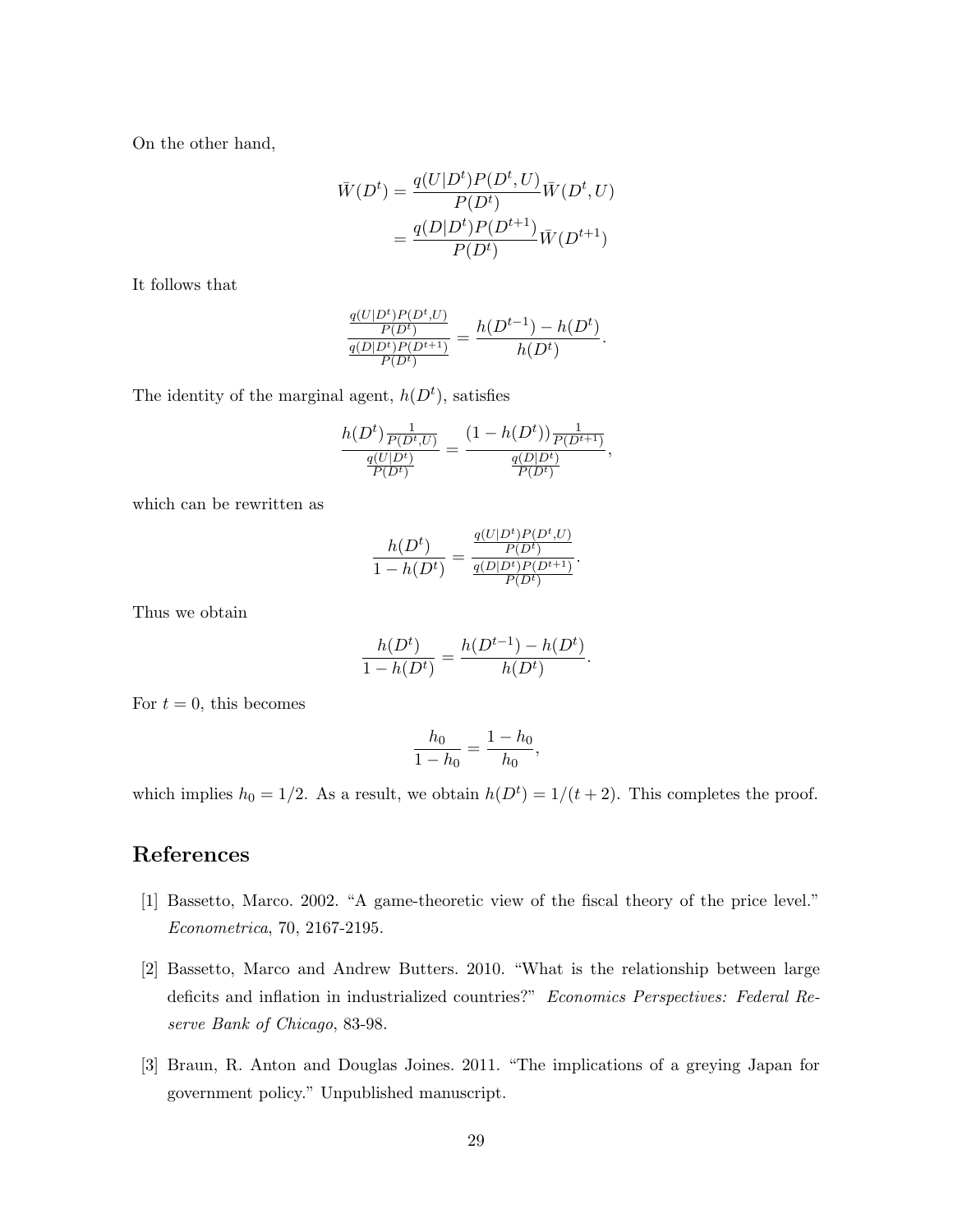- [4] Bi, Huixin. 2011. "Sovereign default risk premia, fiscal limits and fiscal policy." Unpublished Manuscript.
- [5] Cochrane, John H. 2001. "Long term debt and optimal policy in the fiscal theory of the price level." Econometrica, 69, 69-116.
- [6] Davig, Troy, Eric M. Leeper and Todd B. Walker. 2011. "Inflation and the fiscal limit." European Economic Review, 55, 31-47.
- [7] Fostel, Ana, and John Geanakoplos. 2008. "Leverage cycles and the anxious economy." American Economic Review, 98, 1211-1244.
- [8] Galati, Gabriele, Peter Heemeijer and Richhild Moessner. 2011."How do inflation expectations form? New insights from a high-frequency survey." Bank for International Settlements Working Papers, No. 349.
- [9] Geanakoplos, John. 2003. "Liquidity, default, and crashes: Endogenous contracts in general equilibrium." In Advances in Economics and Econometrics: Theory and Applications, Eighth World Conference, Vol. 2, 170-205. Econometric Society Monographs.
- [10] Geanakoplos, John. 2010. "The leverage cycle." In NBER Macroeconomics Annual 2009, ed. Daron Acemoglu, Kenneth Rogoff, and Michael Woodford, 1-65. University of Chicago Press.
- [11] Imrohoroglu, Selahattin and Nao Sudo. 2010. "Productivity and fiscal policy in Japan: Short term forecasts from the standard growth model." IMES Discussion Paper Series 10-E-23, Institute for Monetary and Economic Studies, Bank of Japan.
- [12] "Anticipating credit events using credit default swaps, with an application to sovereign debt crises." IMF Working Paper, WP/03/106.
- [13] Leeper, Eric M. 1991. "Equilibria under 'active' and 'passive' monetary policies." Journal of Monetary Economics, 27, 129-147.
- [14] Nieto Parra, Sebastián. 2008. "Who saw sovereign debt crises coming?" OECD Development Centre Working Paper No. 274.
- [15] Reinhart, M. Carmen and Kenneth Rogoff. 2010. "From financial crash to debt crisis." NBER Working Papers, No. 15795.
- [16] Sims, Christopher A. 1994. "A simple model for study of the determination of the price level and the interaction of monetary and fiscal policy." Economic Theory, 4, 381-399.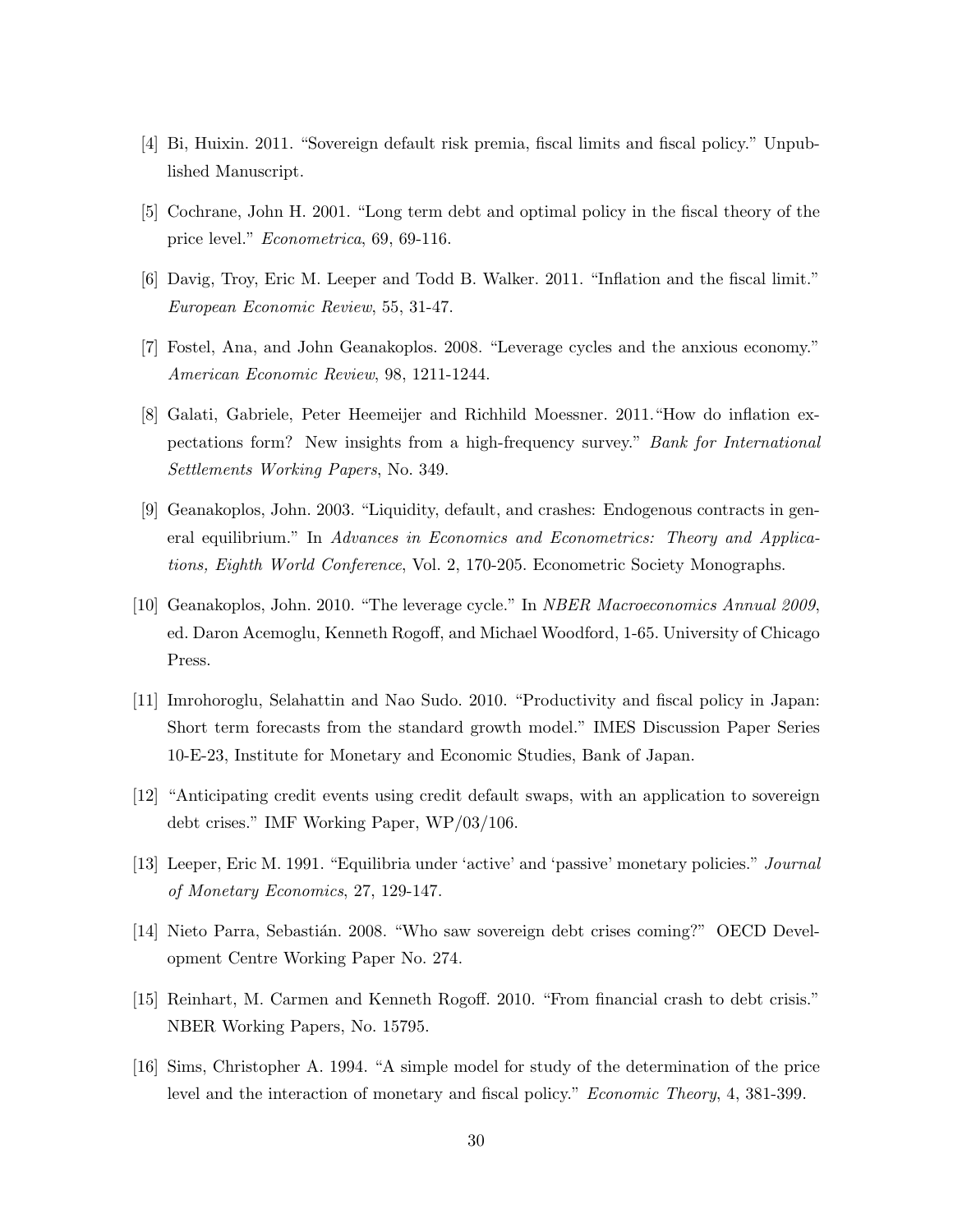[17] Woodford, Michael. 1995. "Price level determinacy without control of a monetary aggregate." Carnegie-Rochester Conference Series on Public Policy, 43, 1-46.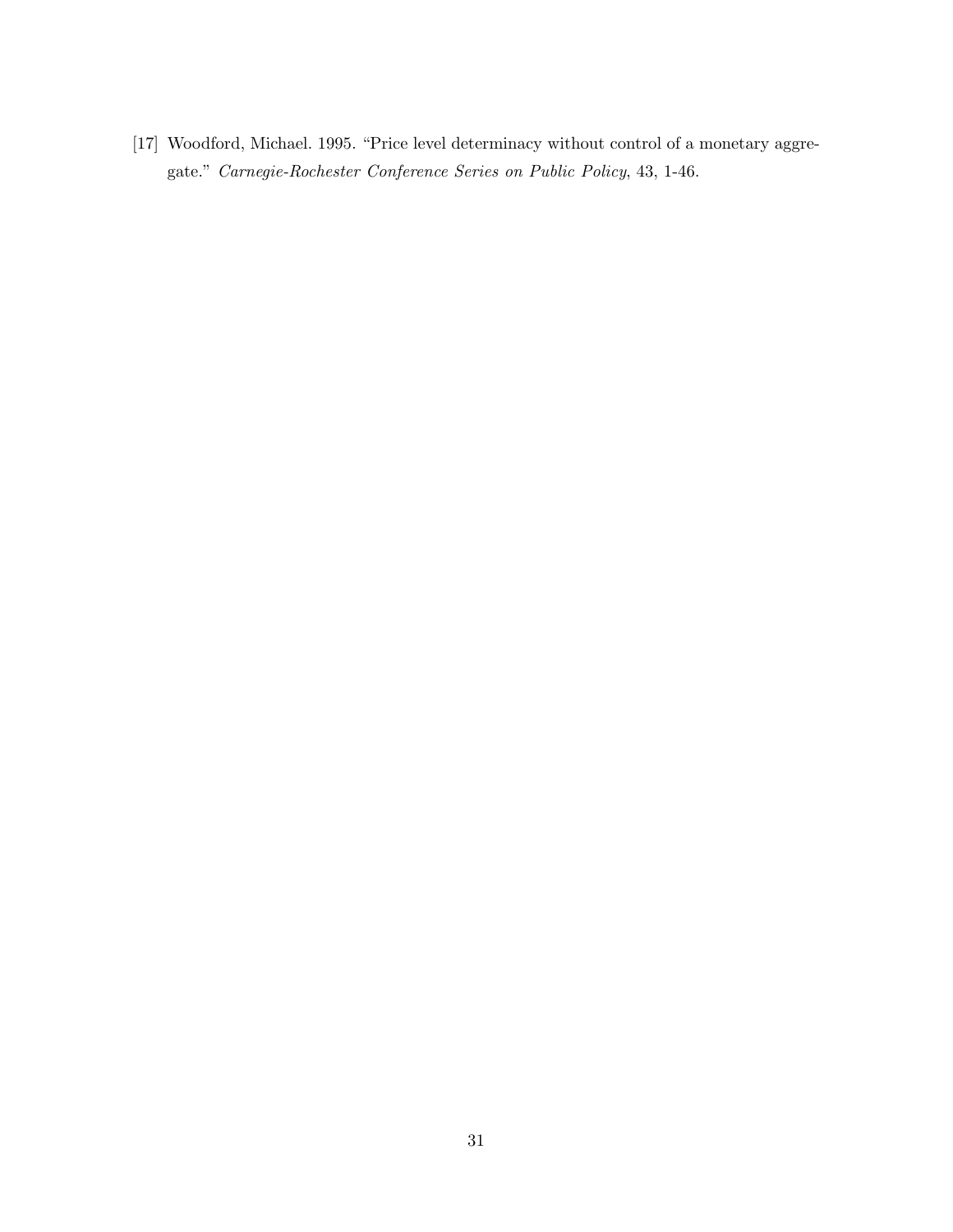|                                                                          | $\pi_{-1}$ $\pi_0$ | $\pi(D)$                 |  |
|--------------------------------------------------------------------------|--------------------|--------------------------|--|
| (1) complete markets $  -1.96 \quad 30.72 \quad 47.06 \quad   \quad 0.5$ |                    |                          |  |
| $(2)$ no borrowing                                                       |                    | $-1.96$ 25.57 53.09 0.56 |  |
| $(3)$ leverage                                                           |                    | $-1.96$ 9.46 75.62       |  |

Table 1: Inflation rates (%) and marginal buyers in the two-period model

Table 2: Inflation rates (%) and marginal buyers in the three-period model

|                                                                        |  | $\pi_0$ $\pi(D)$ $\pi(D^2)$ $h_0$ $h(D)$  |  |
|------------------------------------------------------------------------|--|-------------------------------------------|--|
| (1) complete markets $\vert$ -1.96 17.65 22.55 30.72 $\vert$ 0.50 0.33 |  |                                           |  |
| $(2)$ leverage                                                         |  | $-1.96$ $-1.09$ $10.86$ $71.89$ 0.94 0.75 |  |

|  |  |  |  |  | Table 3: Log yields in the five-period model $(\%)$ |  |  |  |
|--|--|--|--|--|-----------------------------------------------------|--|--|--|
|--|--|--|--|--|-----------------------------------------------------|--|--|--|

|                                                           |  | $ho_{-1}$ $ho_0$ $\rho(D)$ $\rho(D^2)$ $\rho(D^3)$ |         |
|-----------------------------------------------------------|--|----------------------------------------------------|---------|
| (1) complete markets $\vert$ 1.98 6.34 14.84 34.68 104.15 |  |                                                    |         |
| $(2)$ leverage                                            |  | $1.98$ $1.98$ $2.05$ $5.04$                        | - 38.70 |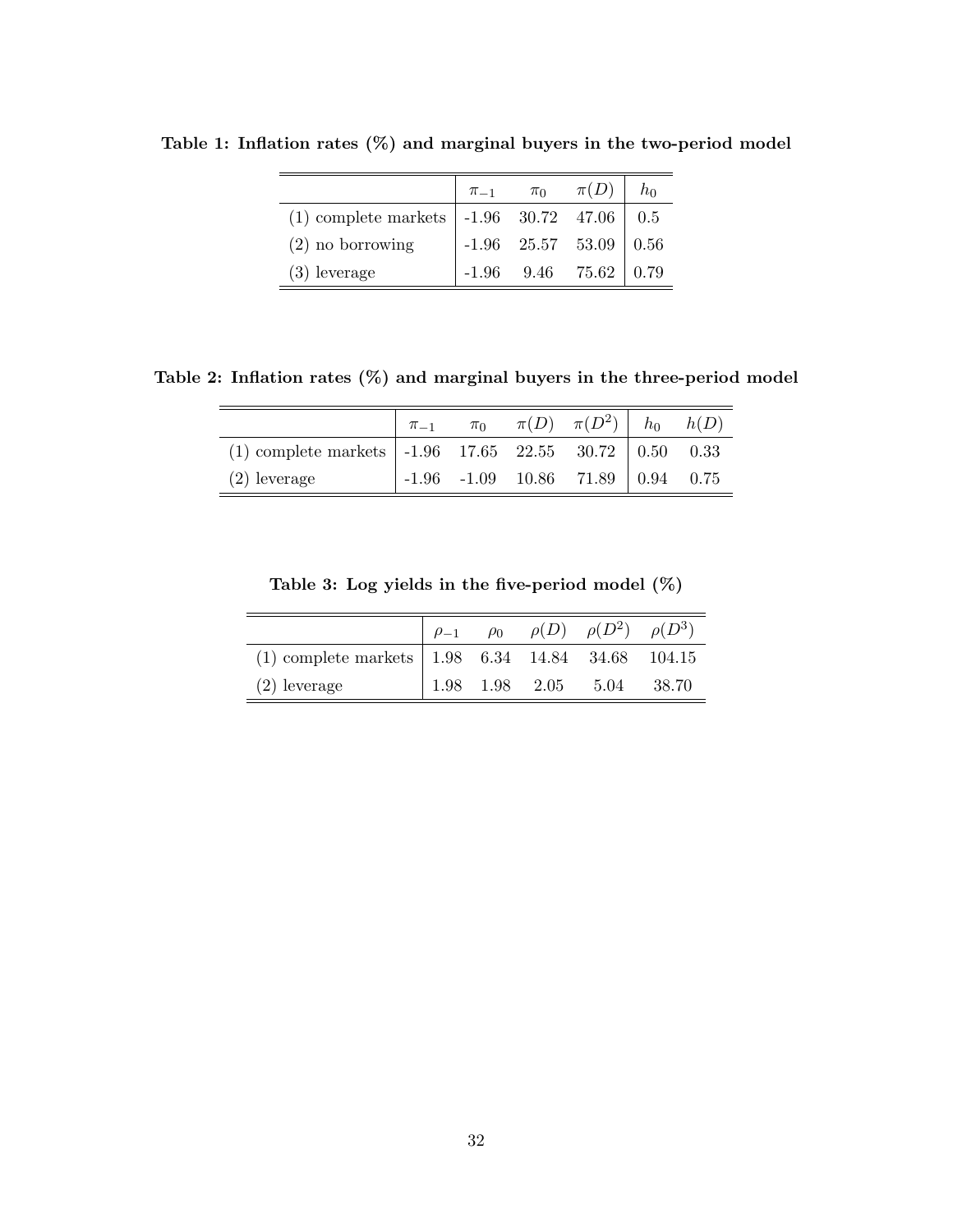# Table 4

## Holdings of U.S. Government Debt End of Calendar year 2010

|                                         | Amount        | Fraction             |
|-----------------------------------------|---------------|----------------------|
|                                         | (trillion \$) | $(\%$ , net of govt) |
| Total                                   | 14.03         |                      |
| Government                              | 6.17          |                      |
| Individuals and non-financial companies | 1.41          | 12.4                 |
| Domestic Financial Institutions         | 5.38          | 47.2                 |
| Private                                 | 1.82          | 16.0                 |
| Public                                  | 2.44          | 21.4                 |
| Central Bank                            | 1.11          | 9.8                  |
| Foreign sector                          | 4.44          | 38.9                 |

## Holdings of Japanese Government Debt End of fiscal year 2008

|                                         | Amount         | Fraction             |
|-----------------------------------------|----------------|----------------------|
|                                         | (trillion yen) | $(\%$ , net of govt) |
| Total                                   | 936.63         |                      |
| Government                              | 114.04         |                      |
| Individuals and non-financial companies | 75.88          | 9.2                  |
| <b>Domestic Financial Institutions</b>  | 687.45         | 83.6                 |
| Private                                 | 354.27         | 43.1                 |
| Public                                  | 268.06         | 32.6                 |
| Central Bank                            | 65.12          | 7.9                  |
| Foreign sector                          | 59.26          | 7.2                  |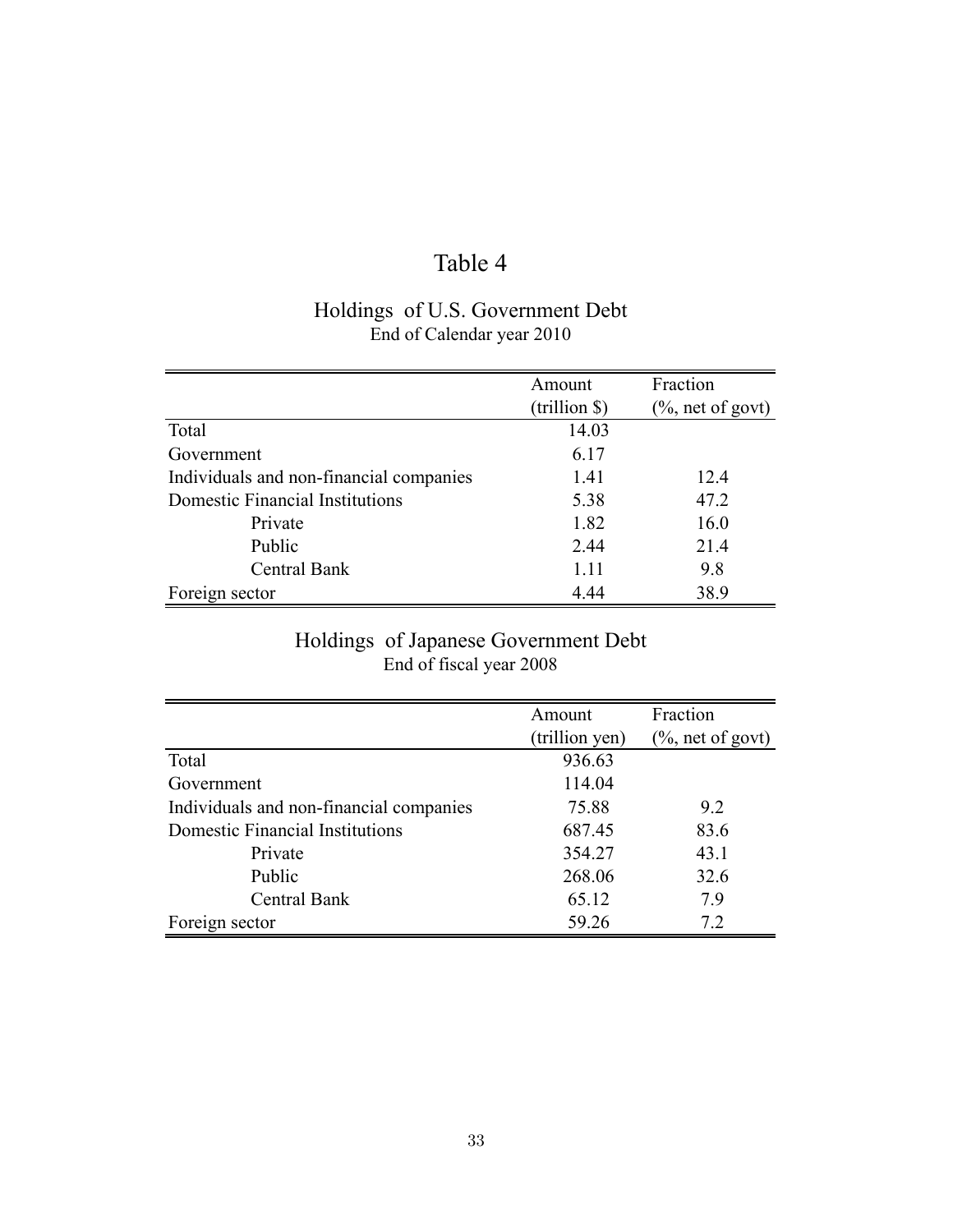# Table 5

## Spreads on Mortgage Rates over Government Debt in U.S. and Japan Data collected on October 24, 2011<sup>\*</sup>

|                 | U.S.   | Japan                     |
|-----------------|--------|---------------------------|
|                 |        | (Percentage) (Percentage) |
| 1- Year ARM     | 2.84   | 0.86                      |
| $5/1$ -year ARM | 1.92   | 1.22                      |
| 15-Year Fixed   | 0.5125 | n.a.                      |
| 20-Year Fixed   | n.a.   | 0.47                      |
| 30-Year Fixed   | 1.06   | 0.46                      |

\*Government debt yields and

U.S. Mortgage rates are from Bloomberg.

Japan Mortgage rates are from Shinsei Bank.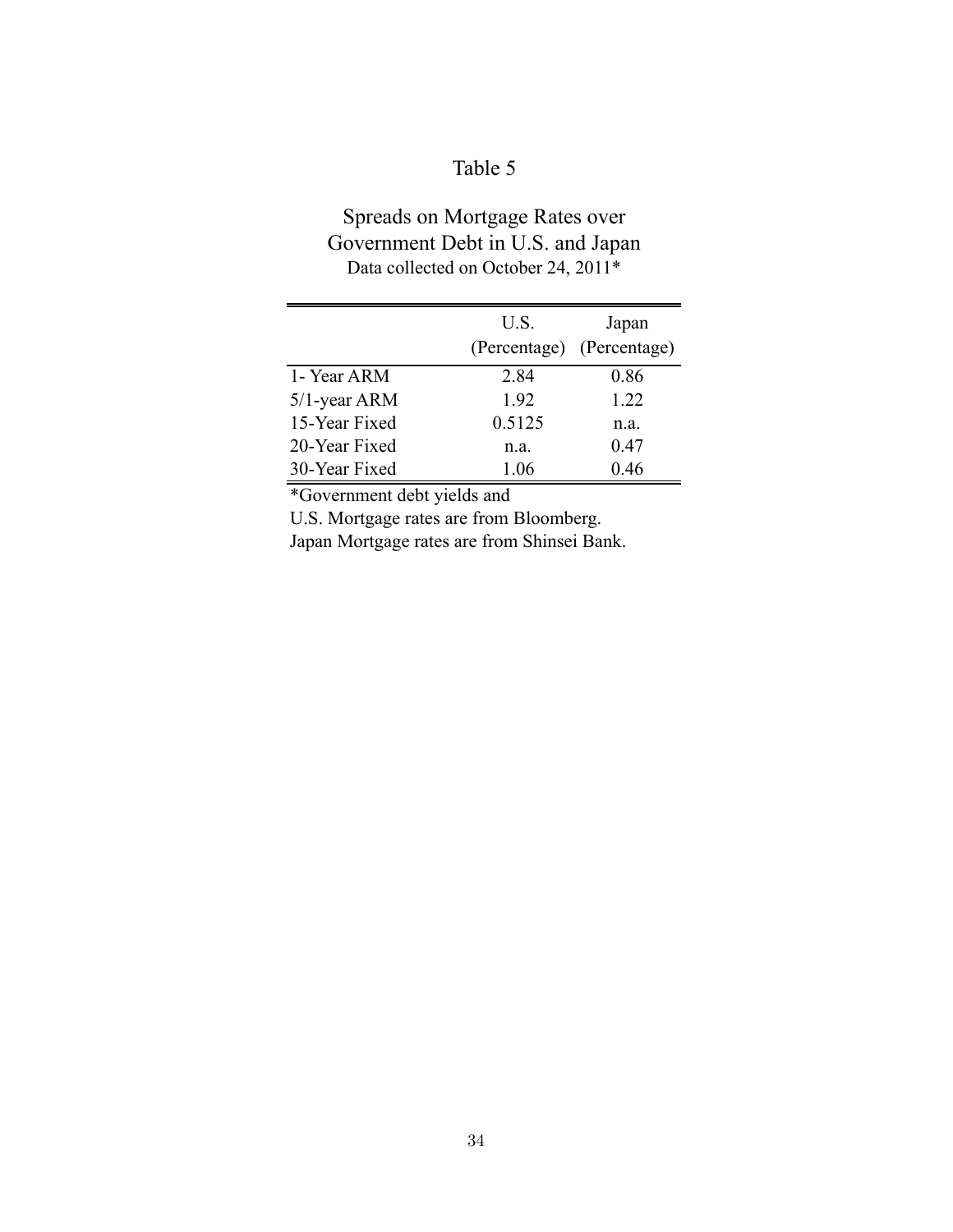

Figure 1: Pairwise comparisons of countries with large and increasing deb-GDP ratios and countries without.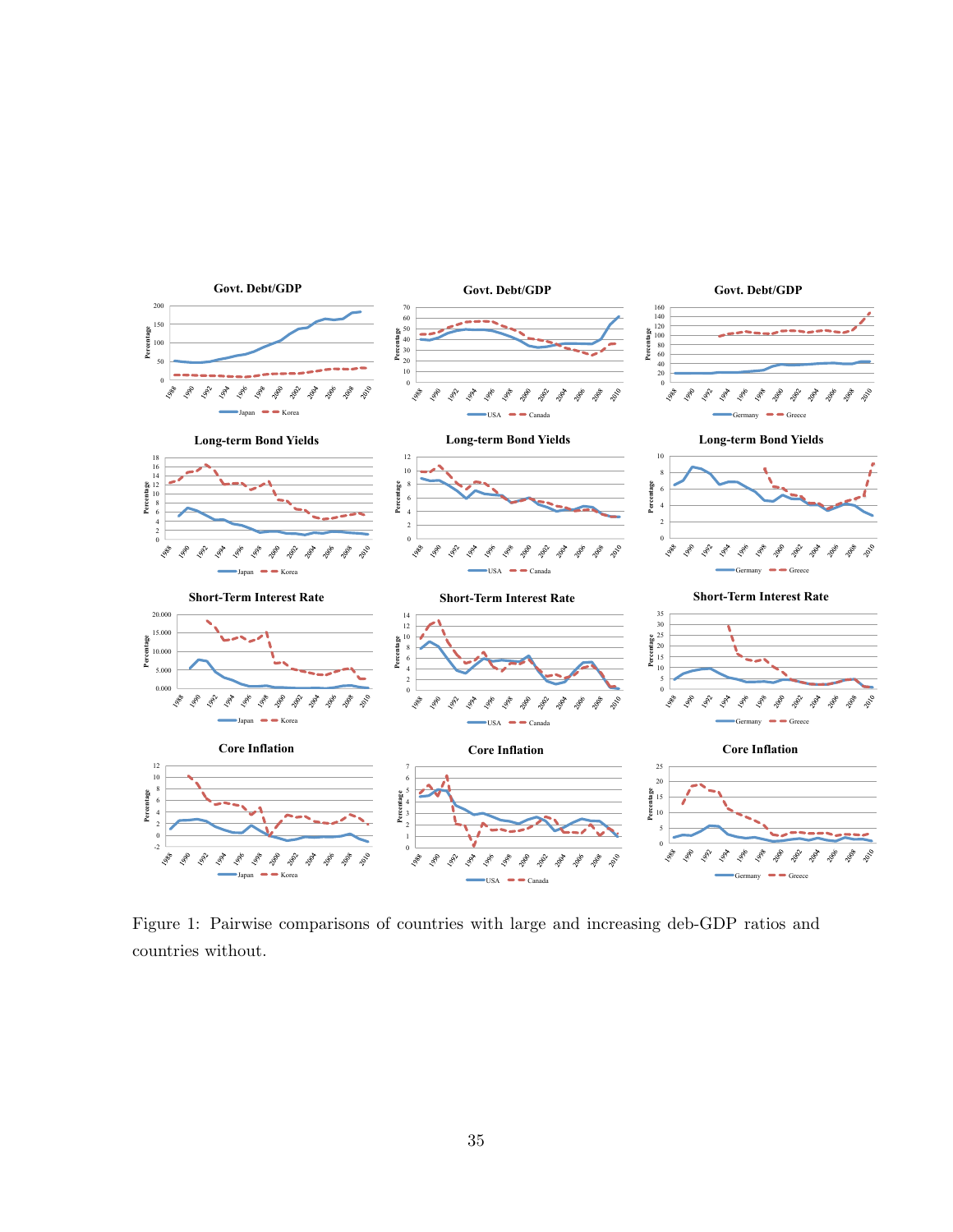

Figure 2: The event tree for the case where  $T=2$